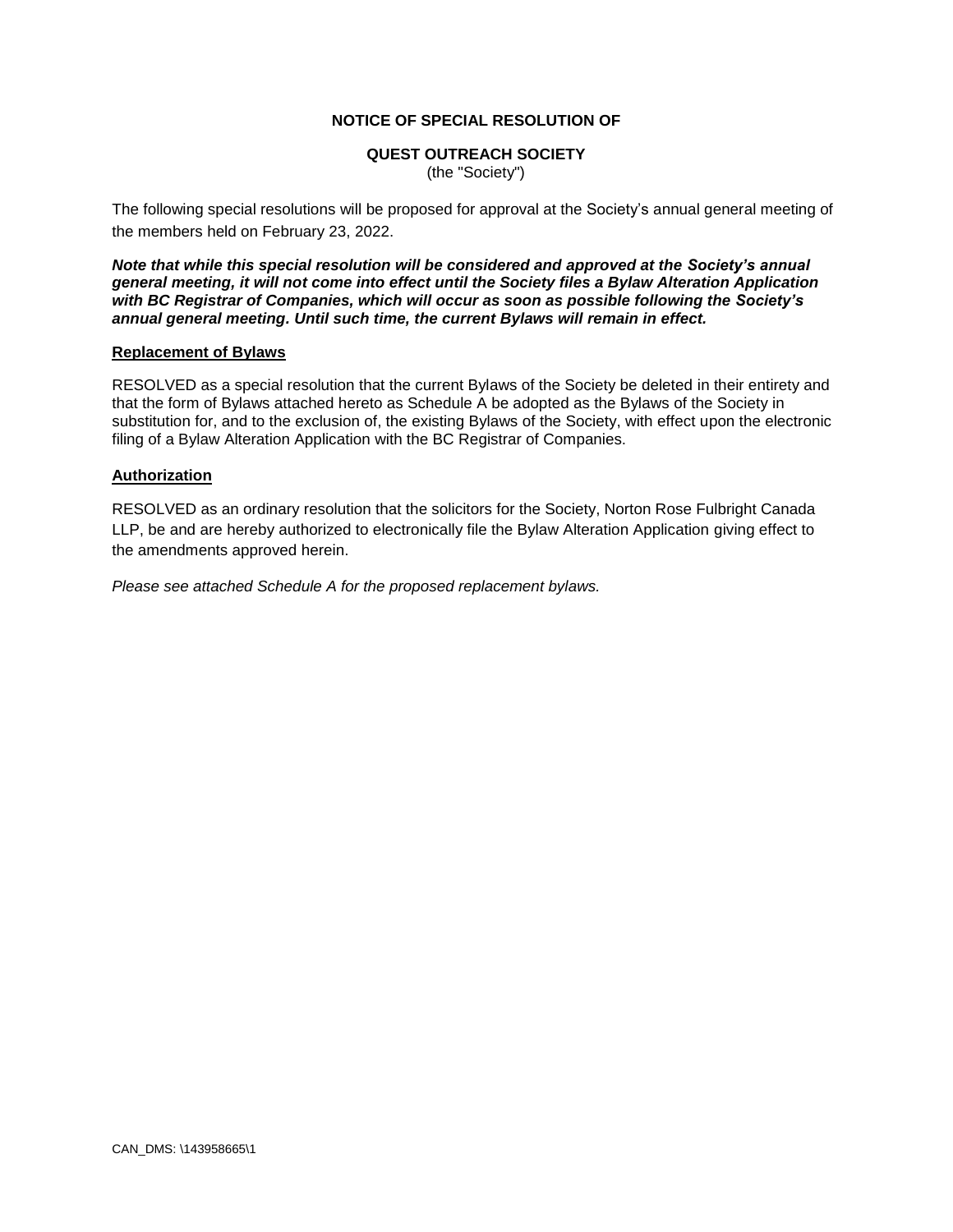#### **SCHEDULE A**

# **BYLAWS OF THE QUEST OUTREACH SOCIETY**

### **TABLE OF CONTENTS**

- 1. **INTERPRETATION** 1
- 1.1 Definitions 1
- 1.2 Societies Act Definitions 3
- 1.3 Plural and Singular Forms 3
- 2. MEMBERSHIP 3
- 2.1 Admission to Membership 3
- 2.2 Eligibility for Membership 3
- 2.3 Transition of Membership 4
- 2.4 Membership Coordinator 4
- 2.5 Application for Membership 4
- 2.6 Reviewing and Acceptance of Application 5
- 2.7 Reporting and Ratification of Membership 5
- 2.8 Referral of Application to Board 5
- 2.9 Membership not Transferable5
- 2.10 Term of Membership 5
- 2.11 Renewal and Re-application of Membership 5
- 2.12 Cessation of Membership 6
- 3. **MEMBERSHIP RIGHTS AND OBLIGATIONS** 6
- 3.1 Rights of Membership6
- 3.2 Member not in Good Standing 7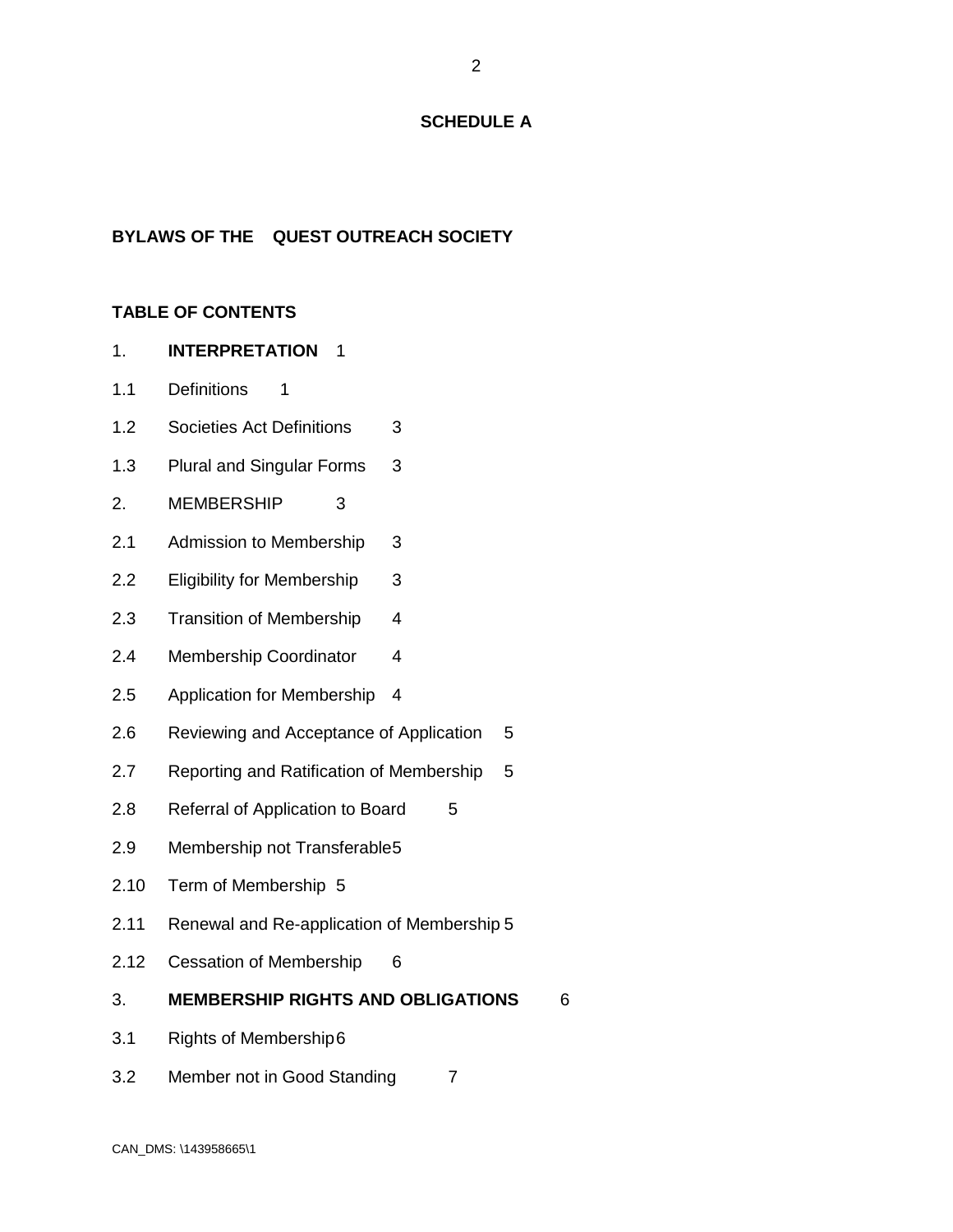- 3.3 Dues 7
- 3.4 Standing of Members 7
- 3.5 Compliance with Constitution, Bylaws and Policies 7
- 3.6 Discipline of Member 7
- 3.7 No Distribution of Income to Members 8

#### 4. **MEETINGS OF MEMBERS** 8

- 4.1 Time and Place of General Meetings 8
- 4.2 Annual General Meetings 8
- 4.3 Extraordinary General Meeting 8
- 4.4 General Meetings by Electronic Means 8
- 4.5 Notice of General Meeting 9
- 4.6 Contents of Notice 9
- 4.7 Attendance at General Meetings 9
- 4.8 Quorum 9
- 4.9 Lack of Quorum 10
- 4.10 Chairperson at General Meetings 10
- 4.11 Chairperson to Determine Procedure10
- 4.12 Adjournment 10
- 5. **VOTING BY MEMBERS** 10
- 5.1 Ordinary Resolution Sufficient 10
- 5.2 Entitlement to Vote 10
- 5.3 Voting Other than at General Meeting 11
- 5.4 Voting Methods 11
- 5.5 Voting by Proxy 11
- 6. **DIRECTORS** 11
- 6.1 Management of Property and Affairs 11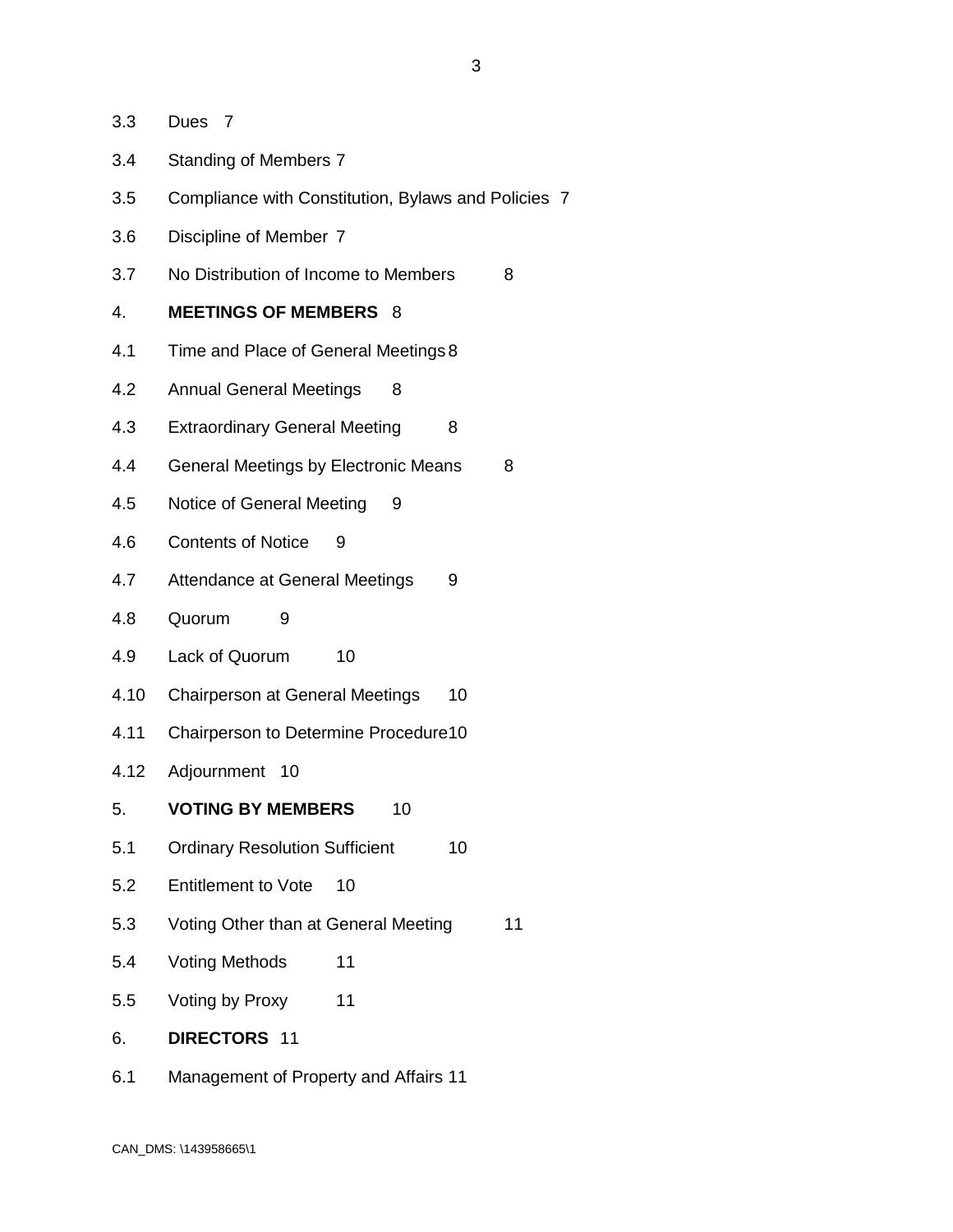- 6.2 Qualifications of Directors 11
- 6.3 Composition of Board 12
- 6.4 Invalidation of Acts 12
- 6.5 Transition of Directors' Terms 12
- 6.6 Election of Directors 12
- 6.7 Term of Directors 12
- 6.8 Consecutive Terms and Term Limits 13
- 6.9 Extension of Term to Maintain Minimum Number of Directors 13
- 6.10 Appointment to fill Vacancy 13
- 6.11 Removal of Director 13
- 6.12 Ceasing to be a Director 14

# 7. **NOMINATION AND ELECTION OF DIRECTORS** 14

- 7.1 Nomination of Directors 14
- 7.2 Elections Generally 14
- 7.3 Election at Annual General Meeting 15
- 7.4 Election by Acclamation 15
- 7.5 Election by Secret Ballot 15
- 7.6 Nomination and Election Policies 15

#### 8. **POWERS AND RESPONSIBILITIES OF THE BOARD** 16

- 8.1 Powers of Directors 16
- 8.2 Duties of Directors 16
- 8.3 Remuneration of Directors and Officers and Reimbursement of Expenses 16
- 8.4 Investment of Property and Standard of Care 16

#### 9. **PROCEEDINGS OF THE BOARD** 17

- 9.1 Board Meetings 17
- 9.2 Notice of Board Meetings 17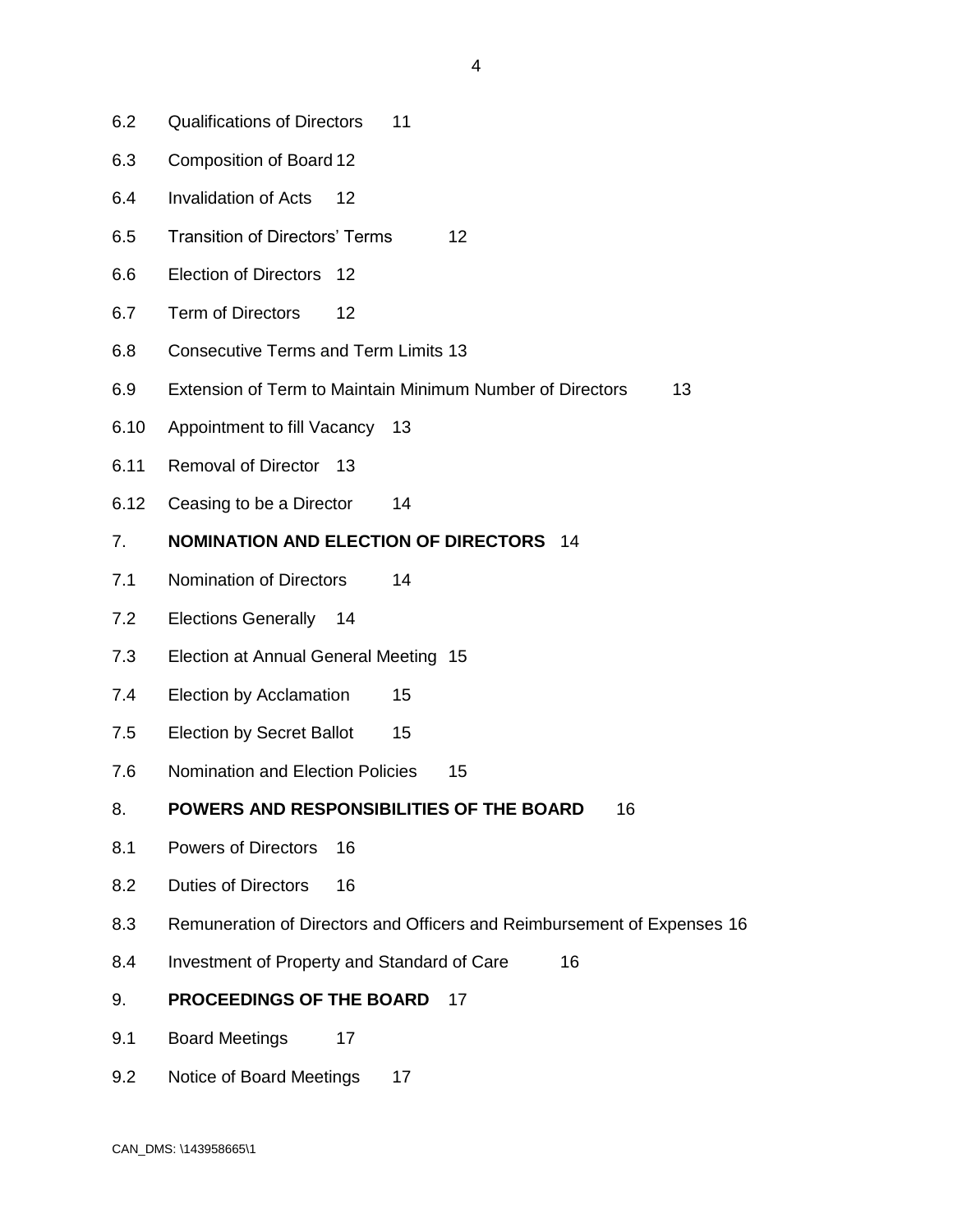- 9.3 Participation by Electronic Means 17
- 9.4 Quorum 17
- 9.5 Director Conflict of Interest 17
- 9.6 Chair of Meetings 17
- 9.7 Entitlement to Vote 18
- 9.8 Procedure for Voting 18
- 9.9 Resolution in Writing 18
- 10. **OFFICERS** 18
- 10.1 Officers 18
- 10.2 Election of Officers 18
- 10.3 Term of Officer 19
- 10.4 Removal of Officers 19
- 10.5 Replacement 19
- 10.6 Duties of Chair 19
- 10.7 Duties of Vice-Chair 19
- 10.8 Duties of Treasurer 19
- 11. **INDEMNIFICATION** 20
- 11.1 Indemnification of Directors and Eligible Parties 20
- 11.2 Purchase of Insurance 20
- 12. **COMMITTEES** 20
- 12.1 Creation and Delegation to Committees 20
- 12.2 Standing and Special Committees 20
- 12.3 Terms of Reference 20
- 12.4 Meetings 21
- 13. EXECUTION OF INSTRUMENTS 21
- 13.1 Execution of Instruments 21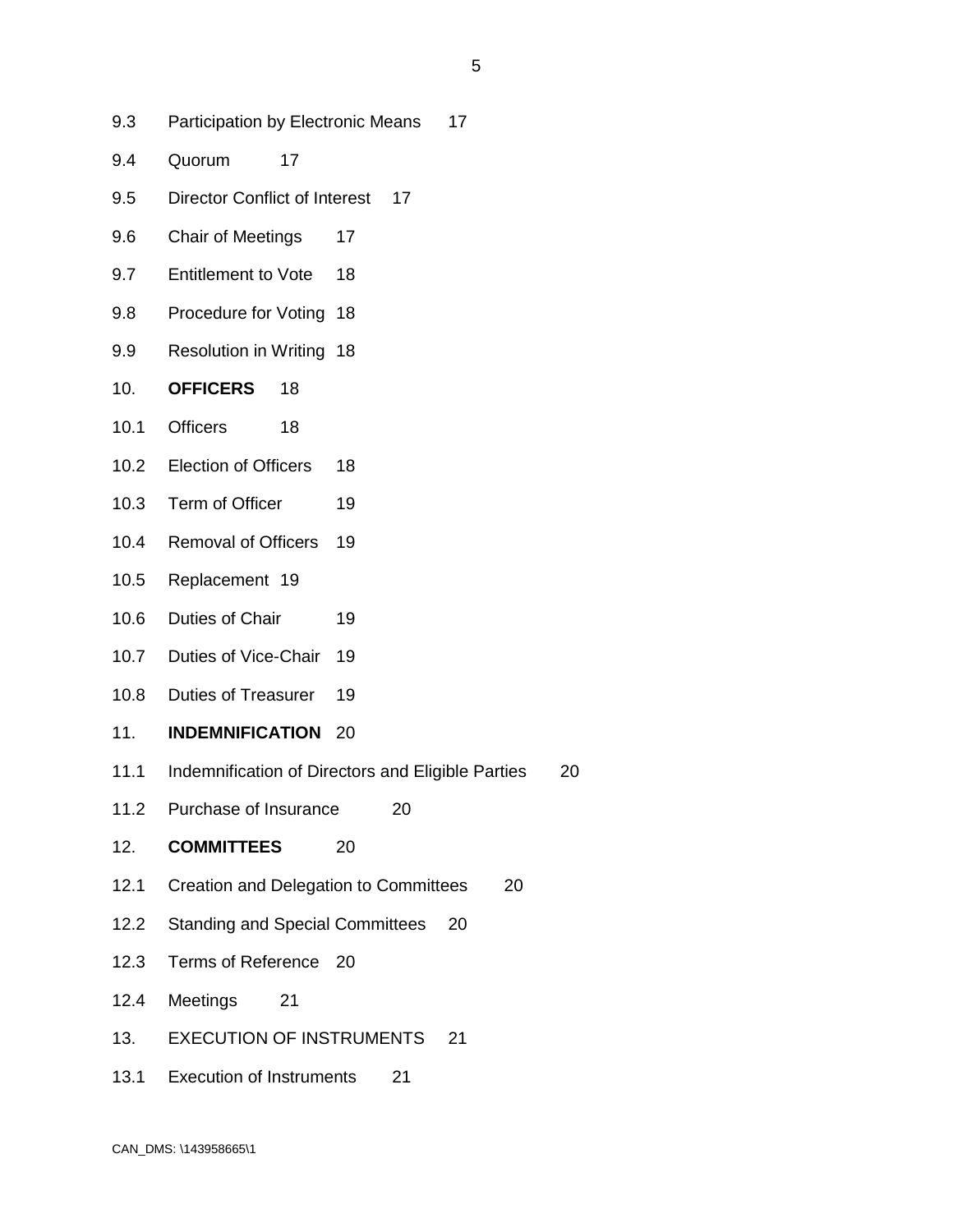### 14. **FINANCIAL MATTERS AND REPORTING** 21

- 14.1 Accounting Records 21
- 14.2 When Audit Required 21
- 14.3 Appointment of Auditor at Annual General Meeting 21
- 14.4 Auditor's Report 22
- 14.5 Participation in General Meetings 22
- 15. **NOTICE GENERALLY** 22
- 15.1 Method of Giving Notice 22
- 15.2 When Notice Deemed to have been Received 22
- 15.3 Days to be Counted in Notice22
- 16. **MISCELLANEOUS** 23
- 16.1 Dissolution 23
- 16.2 Inspection of Documents and Records 23
- 17. **BYLAWS** 24
- 17.1 Entitlement of Members to copy of Constitution and Bylaws24
- 17.2 Special Resolution required to Alter Bylaws 24
- 17.3 Effective Date of Alteration 24

**BYLAWS**

**OF THE**

### **QUEST OUTREACH SOCIETY**

### 1. **INTERPRETATION**

1.1 Definitions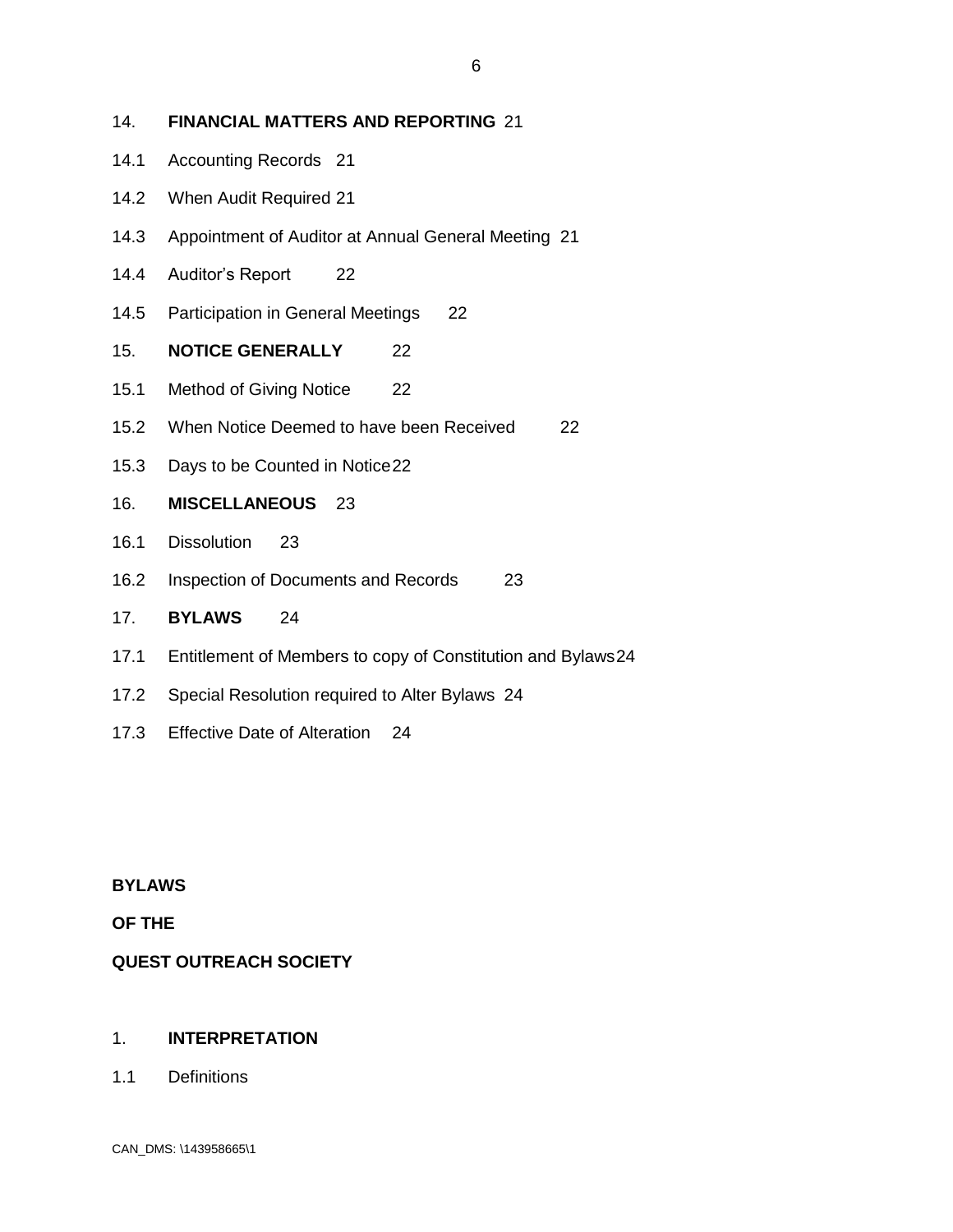In these Bylaws and the Constitution of the Society, unless the context otherwise requires:

(a) "Act" means the Societies Act, S.B.C. 2015, c. 18, as amended from time to time, and includes any successor legislation thereto;

(b) "Address of the Society" means the registered office address of the Society on record from time to time with the Registrar;

(c) "Board" means the Directors acting as authorized by the Act, the Constitution and these Bylaws in managing or supervising the management of the affairs of the Society and exercising the powers of the Society;

(d) "Board Resolution" means:

(1) a resolution passed by a simple majority of the votes cast in respect of the resolution by the Directors entitled to vote on such matter:

(A) in person at a duly constituted meeting of the Board,

(B) by Electronic Means in accordance with these Bylaws, or

(C) by combined total of the votes cast in person and by Electronic Means; or

(2) a resolution that has been submitted to all Directors and consented to in writing by twothirds (2/3) of the Directors who would have been entitled to vote on the resolution at a meeting of the Board,

and a Board Resolution approved by any of these methods is effective as though passed at a meeting of the Board;

(e) "Bylaws" means the bylaws of the Society as filed with the Registrar;

(f) "Chair" means the Person elected to the office of chair of the Society in accordance with these Bylaws;

(g) "Constitution" means the constitution of the Society as filed with the Registrar;

(h) "Directors" means those Persons who are, or who subsequently become, directors of the Society in accordance with these Bylaws and have not ceased to be directors;

(i) "Electronic Means" means any system or combination of systems, including but not limited to mail, telephonic, electronic, radio, computer or web-based technology or communication facility, that:

(1) in relation to a meeting or proceeding, permits all participants to communicate with each other or otherwise participate contemporaneously, in a manner comparable, but not necessarily identical, to a meeting where all were present in the same location, and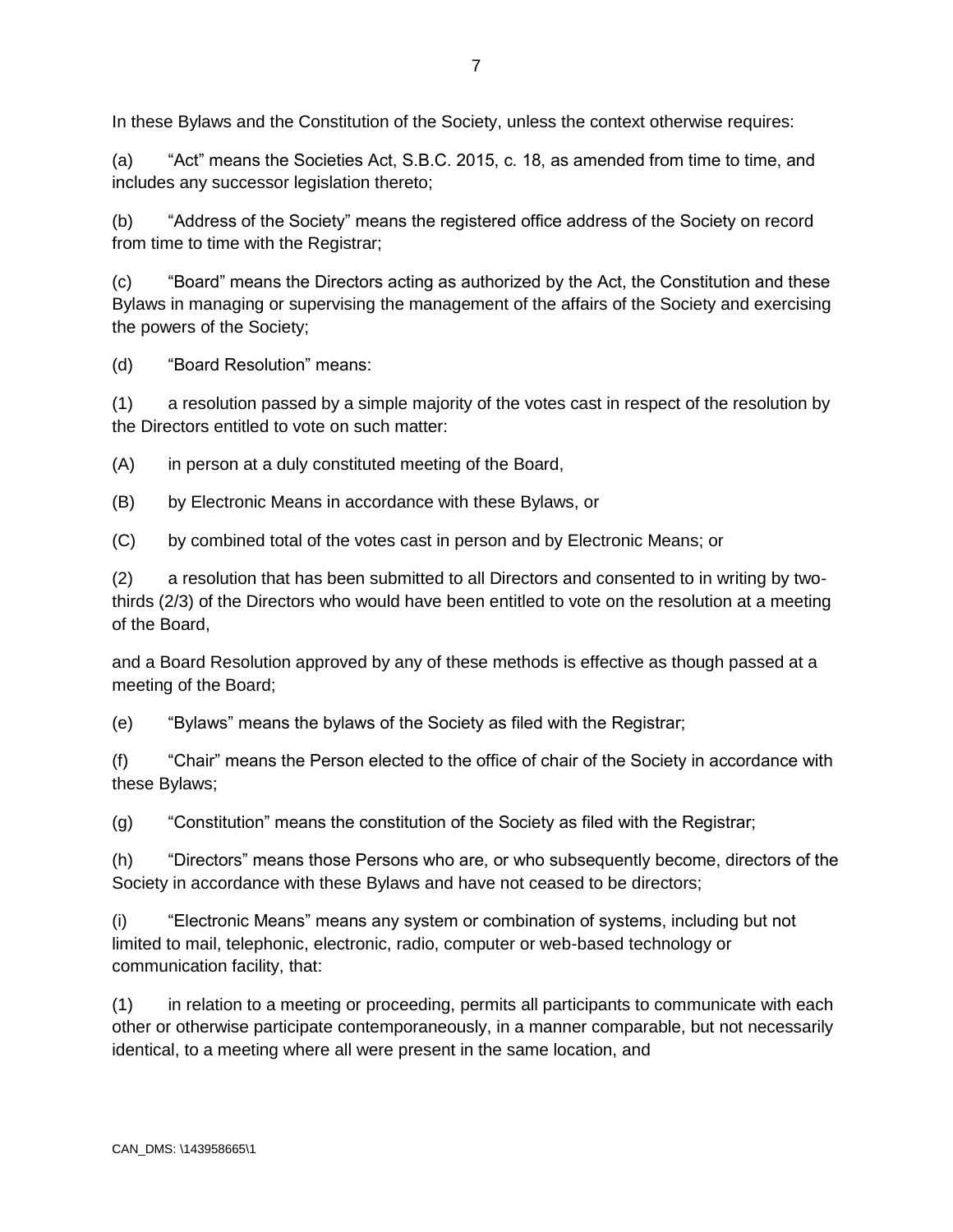(2) in relation to a vote, permits all eligible voters to cast a vote on the matter for determination in a manner that adequately discloses the intentions of the voters;

(j) "General Meeting" means a meeting of the Members, and includes an annual general meeting and any special or extraordinary general meetings of the Society;

(k) "Income Tax Act" means the Income Tax Act, R.S.C. 1985 (5th Supp.), c.1 as amended from time to time:

(l) "Members" means those Persons and Organizations that are, or that subsequently become, members of the Society in accordance with these Bylaws and, in either case, have not ceased to be members;

(m) "Membership Year" means the period of approximately one (1) year which relates to the term of Members, which period shall be from the conclusion of the annual general meeting to the conclusion of the next annual general meeting, unless otherwise set by Board Resolution;

(n) "Ordinary Resolution" means:

(1) a resolution passed by a simple majority of the votes cast in respect of the resolution by those Members entitled to vote:

(A) in person at a duly constituted General Meeting, or

(B) by Electronic Means in accordance with these Bylaws, or

(C) by combined total of the votes cast in person at a General Meeting and the votes cast by Electronic Means; or

(2) a resolution that has been submitted to the Members and consented to in writing by at least two-thirds (2/3) of the voting Members,

and an Ordinary Resolution approved by any one or more of these methods is effective as though passed at a General Meeting of the Society;

(o) "Organization" means an association, corporation, partnership or society;

(p) "Person" means a natural person;

(q) "Registered Address" of a Member or Director means the address of that Person as recorded in the register of Members or the register of Directors;

(r) "Registrar" means the Registrar of Companies of the Province of British Columbia;

(s) "Society" means the "Quest Outreach Society";

(t) "Special Resolution" means: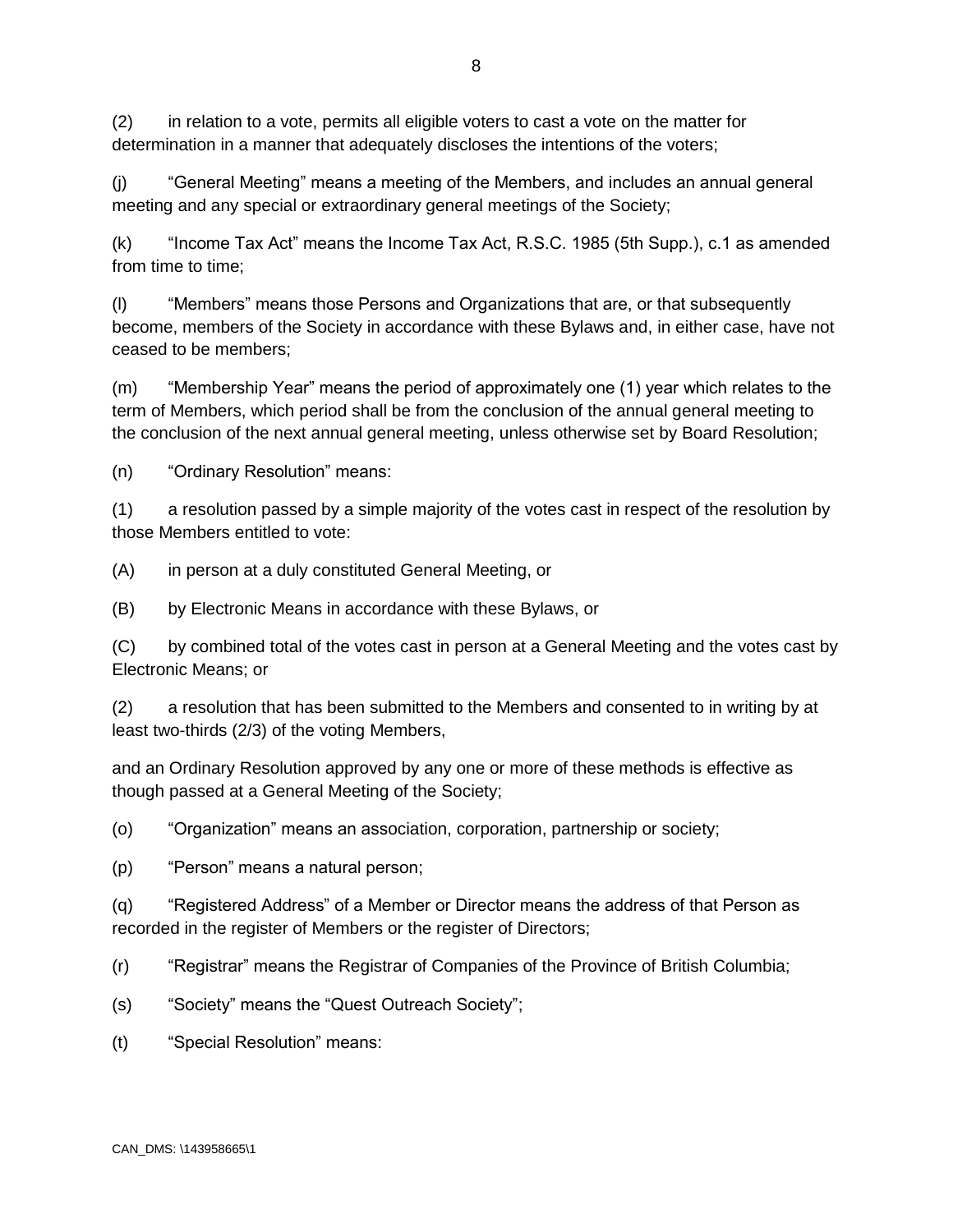(1) a resolution, of which the notice required by the Act and these Bylaws has been provided, passed by at least two-thirds (2/3) of the votes cast in respect of the resolution by those Members entitled to vote:

(A) in person at a duly constituted General Meeting,

(B) by Electronic Means in accordance with these Bylaws, or

(C) by combined total of the votes cast in person at a General Meeting and the votes cast by Electronic Means; or

(2) a resolution that has been submitted to the Members and consented to in writing by every Member who would have been entitled to vote on the resolution in person at a General Meeting,

and a Special Resolution approved by any one or more of these methods is effective as though passed at a General Meeting;

(u) "Treasurer" means a Person elected to the office of treasurer of the Society in accordance with these Bylaws; and

(v) "Vice-Chair" means a Person elected to the office of vice-chair of the Society in accordance with these Bylaws.

1.2 Societies Act Definitions

Except as otherwise provided, the definitions in the Act on the date these Bylaws become effective apply to these Bylaws and the Constitution.

1.3 Plural and Singular Forms

In these Bylaws, a word defined in the plural form includes the singular and vice-versa.

#### 2. **MEMBERSHIP**

2.1 Admission to Membership

Membership in the Society is restricted to:

(a) those Persons and Organizations that transition as Members in accordance with Bylaw 2.3(a); and

(b) those Persons and Organizations that are subsequently admitted as Members in accordance with these Bylaws.

2.2 Eligibility for Membership

A Person may be eligible to be accepted as a Member if they are:

(a) nineteen (19) years of age or older;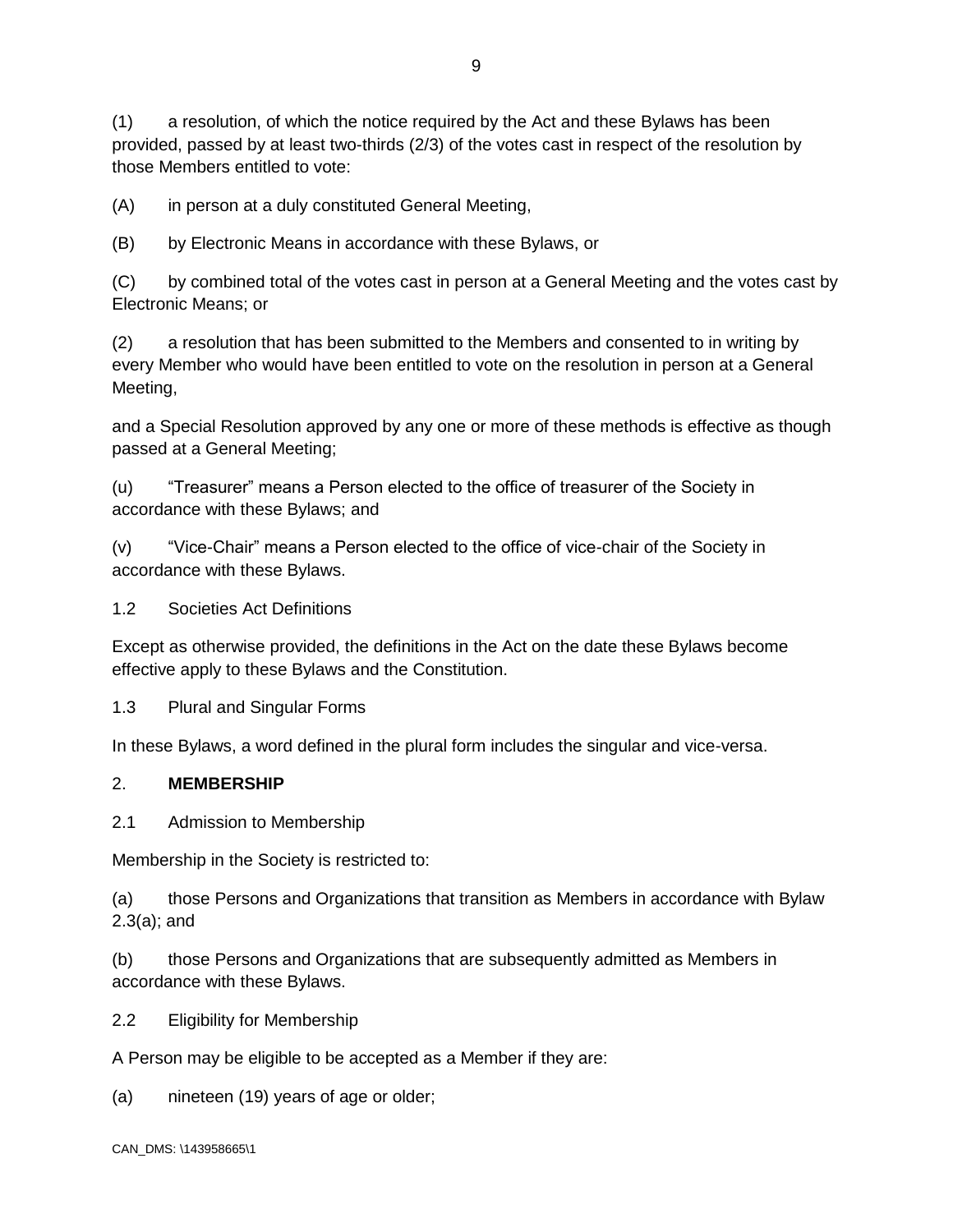- (b) ordinarily resident in British Columbia; and
- (c) interested in advancing the purposes and supporting the activities of the Society.

Notwithstanding the foregoing, a Person is not eligible to become a Member if they:

(d) are an employee of the Society or a contractor for services to the Society where the contract has an annual aggregate value of \$10,000 or more;

(e) have been a Person under paragraph (d) at any point in the previous twenty-four (24) months; or

(f) are a spouse of a Person under either or both of paragraphs (d) or (e) above.

An Organization may be eligible to be accepted as a Member if it is interested in advancing the purposes and supporting the activities of the Society.

In the case of any ambiguity or doubt regarding the eligibility of a Person or Organization for membership, such ambiguity or doubt will be resolved by the Board in its discretion and the Board's decision will be final.

2.3 Transition of Membership

On the date these Bylaws come into force:

(a) each Person or Organization that is a member of the Society and that is eligible for membership under these Bylaws will continue as a Member until the conclusion of the current term of membership, unless they otherwise cease to be a Member in accordance with these Bylaws; and

(b) each Person or Organization that is ineligible for membership under these Bylaws will be deemed to have resigned from membership effective that date.

### 2.4 Membership Coordinator

The Board may delegate the review and acceptance of new applications and re-applications for membership to a Person or committee, which Person or committee will be referred to for the purposes of these Bylaws as the membership coordinator.

If no membership coordinator is designated by the Board, then the duties for that position set out in these Bylaws remain with the Board.

### 2.5 Application for Membership

An eligible Person or Organization may apply to the Society to become a Member by:

(a) by submitting a completed application, in such form and manner as may be established by the Society, at the Address of the Society or to an authorized representative of the Society;

(b) by submitting payment for applicable membership dues or fees, if any;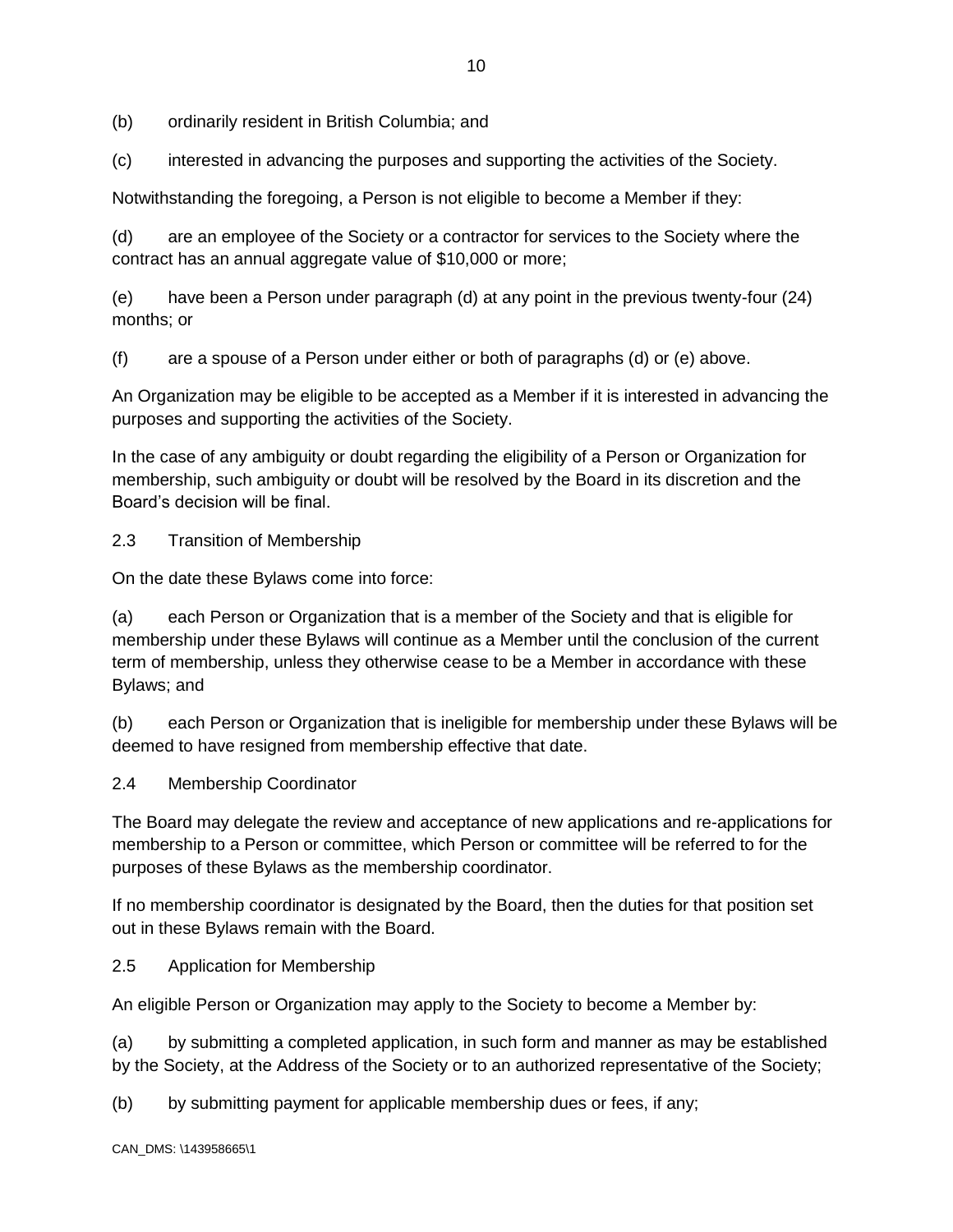(c) in the case of an Organization, by designating in writing delivered to the Address of the Society a Person to exercise the rights of membership on behalf of the Organization; and

(d) by submitting such information or documentation as the membership coordinator or the Board may require confirming eligibility for membership.

# 2.6 Reviewing and Acceptance of Application

The membership coordinator, if any, will review all applications for membership in the Society and may, if necessary to determine eligibility for membership, request the Person or Organization to provide further information or documentation in support of the application.

The membership coordinator may, by entering an eligible Person's or Organization's information into the register of members, accept that Person or Organization as a Member as determined in accordance with these Bylaws.

# 2.7 Reporting and Ratification of Membership

The membership coordinator, will regularly report to the Board regarding applications for membership received and approved.

The Board will consider a Board Resolution to ratify the approval of memberships made in the last interval and may, if necessary determine any issues related to membership of an applicant.

# 2.8 Referral of Application to Board

The membership coordinator, may at any time refer an application for membership to the Board for further consideration and, if so referred, the Board may, by Board Resolution, accept, postpone or refuse such application for membership in its sole discretion.

Without limiting the generality of the foregoing, the Board may refuse or postpone an application for membership for any reason which, in the Board's view, is necessary or prudent to protect the reputation and integrity of the Society. The decision of the Board to refuse membership is final and without appeal.

### 2.9 Membership not Transferable

Membership is not transferable.

2.10 Term of Membership

Once accepted as a Member, a Person or Organization continues as a Member until:

(a) the conclusion of the Membership Year, unless renewed in accordance with Bylaw 2.11; or

- (b) the date on which membership otherwise ceases in accordance with these Bylaws.
- 2.11 Renewal and Re-application of Membership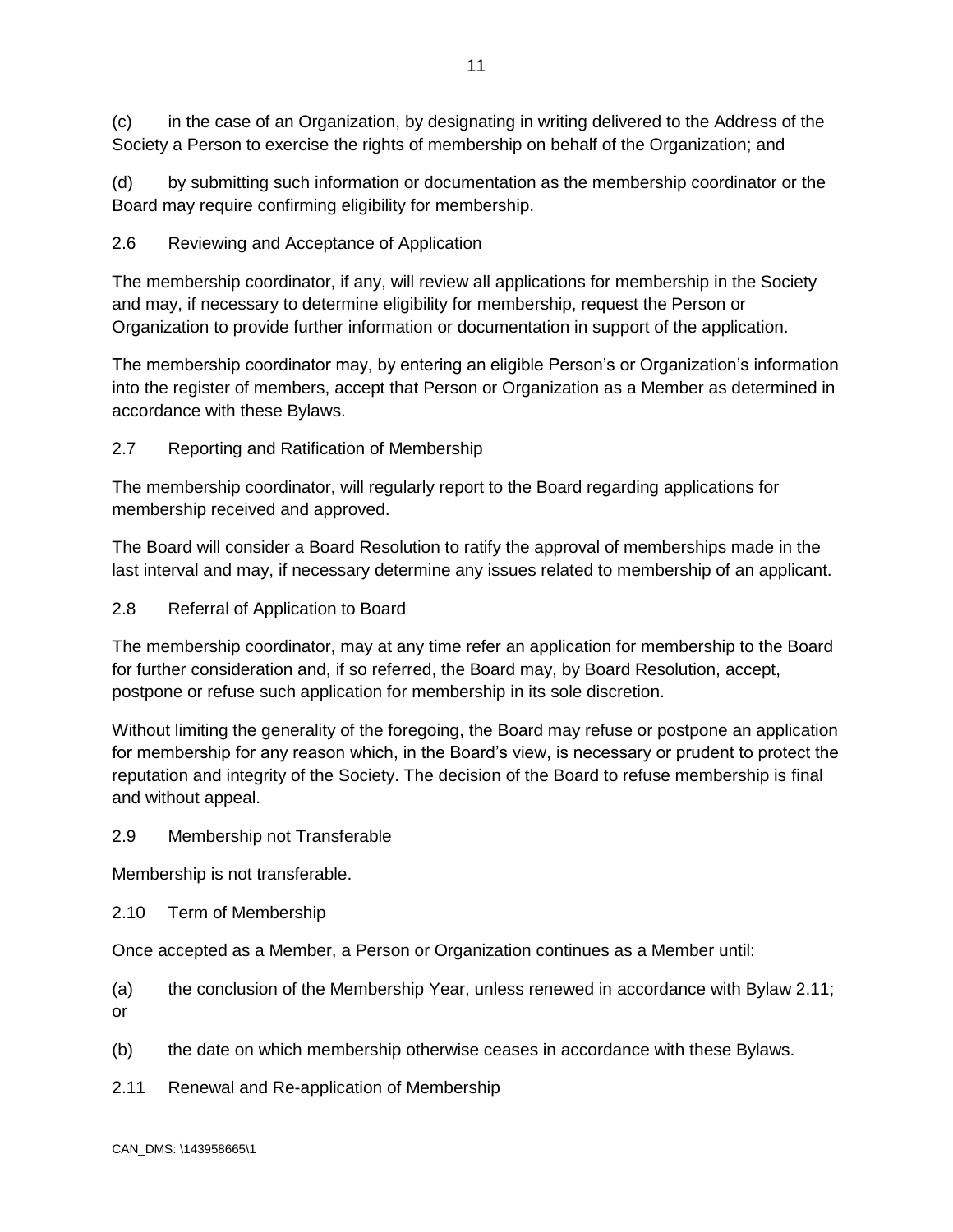A Member who continues to be eligible for membership in accordance with these Bylaws may apply to renew their membership no earlier than two (2) months prior to its expiry at the conclusion of the next annual general meeting, in such manner as may be determined by the Board from time to time. A renewal of membership must be accompanied by payment for applicable membership dues or fees, as well as any other amounts due and owing to the Society. Renewals are subject to the acceptance by the Board or its designate.

A Person or Organization whose membership has expired or otherwise ceased other than by expulsion and who remains eligible may re-apply for membership after its expiry in accordance with Bylaw 2.10.

A Person or Organization expelled from membership may, unless prohibited by the terms of the expulsion resolution, re-apply for membership in accordance with the terms of the expulsion resolution, provided that if the expulsion resolution does not restrict re-application, the Person or Organization may re-apply for membership after two (2) years from the date of expulsion.

Re-applications for membership are subject to acceptance by the Board or its designate.

2.12 Cessation of Membership

A Person or an Organization will immediately cease to be a Member:

(a) upon the date which is the later of:

(1) the date of delivering their or its resignation in writing to the Address of the Society; and

(2) the effective date of the resignation stated thereon;

(b) upon the expiry of the current term of membership, unless renewed in accordance with Bylaw 2.11;

(c) upon the date which is ninety (90) days from the date on which such Member ceases to be in good standing for non-payment of amounts due and owing to the Society;

(d) upon the expulsion of the Member in accordance with Bylaw 3.6; or

(e) upon the Member's death or, in the case of an Organization, dissolution.

# 3. **MEMBERSHIP RIGHTS AND OBLIGATIONS**

3.1 Rights of Membership

In addition to any rights conferred by the Act, a Member in good standing has the following rights and privileges of membership:

(a) to receive notice of, and to attend, all General Meetings;

(b) to make or second motions at a General Meeting and to speak in debate on motions under consideration in accordance with such rules of order as may be adopted;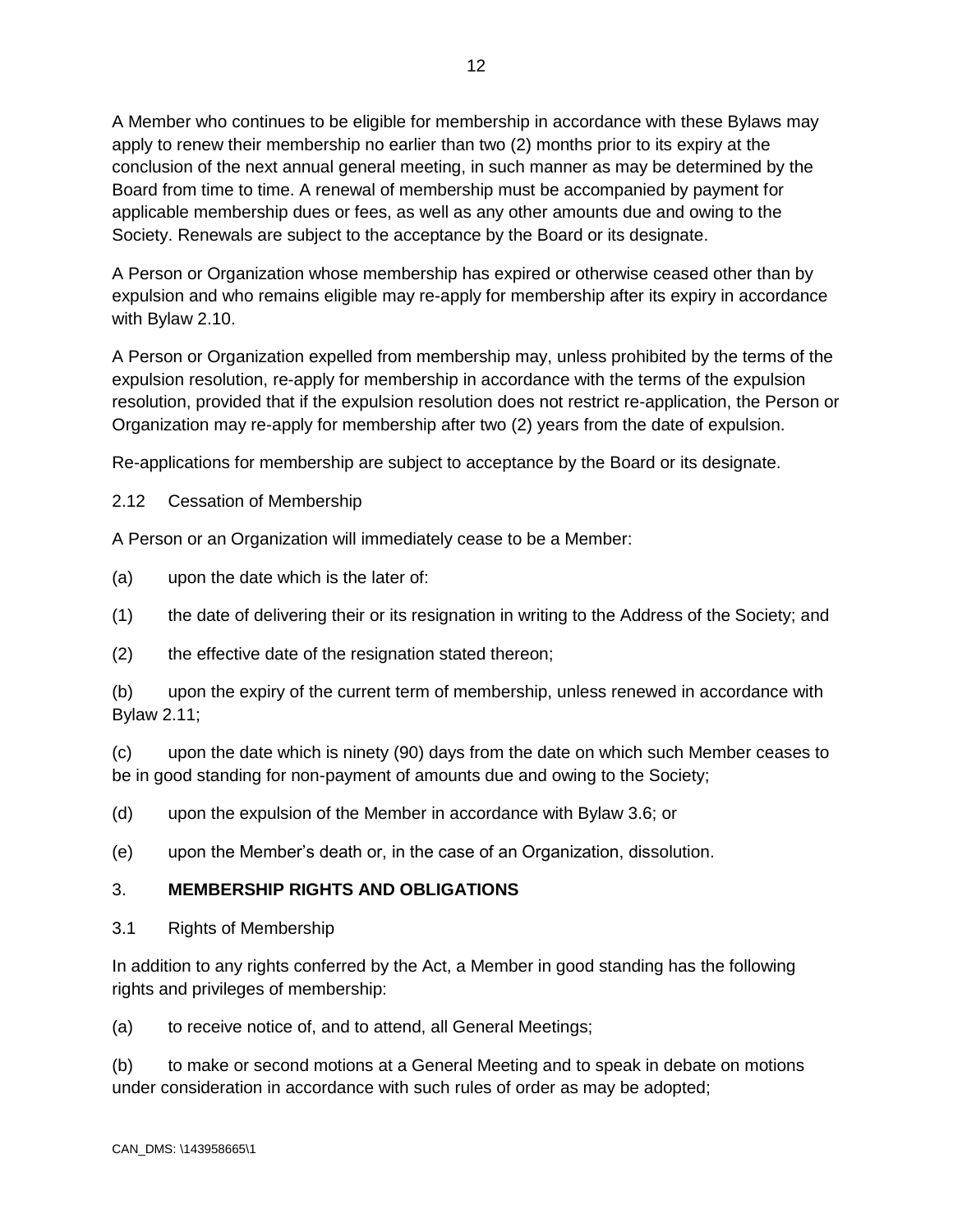(c) to exercise a vote on matters for determination by the Members at a General Meeting;

(d) may nominate qualified Persons to stand for election as a Director, in accordance with these Bylaws; and

(e) may be nominated, if qualified, to stand for election as a Director, in accordance with these Bylaws.

3.2 Member not in Good Standing

A Member who is not in good standing has the right to receive notice of, and to attend, all General Meetings but is suspended from all of the other rights and privileges described in Bylaw 3.1 for so long as they remain not in good standing.

3.3 Dues

The Board will, by Board Resolution, determine the dues or fees payable by Members from time to time and in the absence of such determination by the Board, dues are deemed to be nil.

The Board may determine that:

(a) different dues or fees will apply to different classes of membership; and

(b) dues may be pro-rated, reduced or waived in cases or hardship or other appropriate circumstances.

Once determined, dues are deemed to continue each year until altered by Board Resolution.

3.4 Standing of Members

All Members are deemed to be in good standing except:

(a) a Member who has failed to pay such annual membership dues as are determined by the Board, if any, when due and owing and such Member is not in good standing so long as such amount remains unpaid; and

(b) a Member who is currently suspended by the Society.

3.5 Compliance with Constitution, Bylaws and Policies

Every Member will, at all times:

(a) uphold the Constitution and comply with these Bylaws, the regulations and the policies of the Society in effect from time to time;

(b) abide by such codes of conduct and ethics adopted by the Society; and

- (c) further and not hinder the purposes, aims and objects of the Society.
- 3.6 Discipline of Member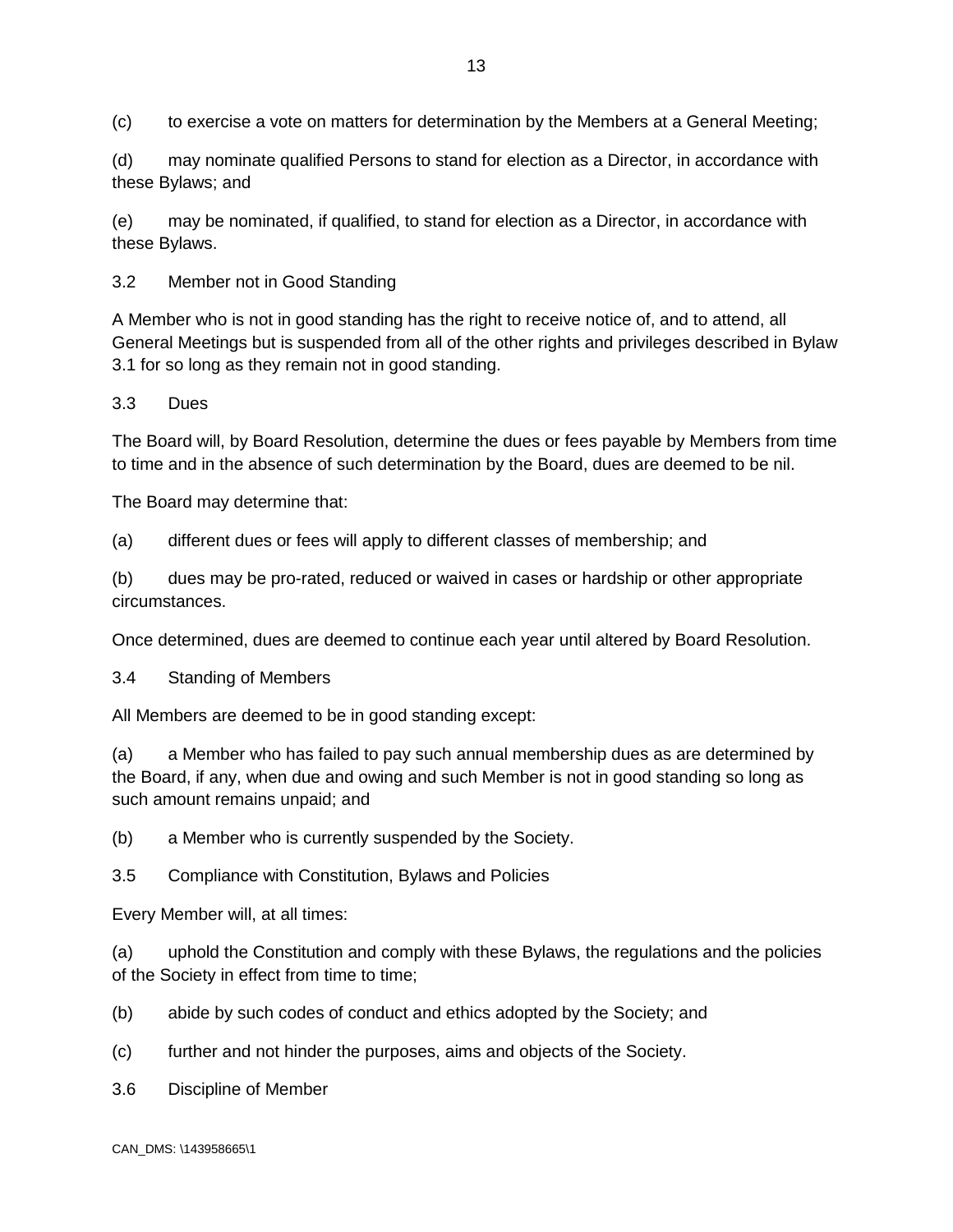Following a review of a Member's conduct or actions, the Board may, by Board Resolution, expel, suspend, reprimand, fine or otherwise discipline a Member for conduct which, in the reasonable opinion of the Board:

- (a) is improper or unbecoming for a Member;
- (b) is contrary to Bylaw 3.5; or
- (c) is likely to endanger the reputation or hinder the interests of the Society.

At least fourteen (14) days prior to passing a Board Resolution under this Bylaw 3.6, the Board must provide notice of the proposed expulsion, suspension, reprimand, fine or other disciplinary action to the Member in question, accompanied by a brief statement of the reasons for the proposed disciplinary action and the date, time and place at which the Board proposes to consider the Board Resolution in question.

At any time prior to the date and time set out in the notice provided above, a Member who is the subject of proposed discipline may provide an oral or written response to the Board, and the Board must consider any such response that is received.

3.7 No Distribution of Income to Members

No part of the income of the Society will be payable to, or otherwise available for the personal benefit of, any Member and any income, profits or other accretions to the Society will be used in promoting the purposes of the Society.

- 4. MEETINGS OF MEMBERS
- 4.1 Time and Place of General Meetings

The General Meetings of the Society will be held at such time and place, in accordance with the Act, as the Board decides.

4.2 Annual General Meetings

An annual general meeting will be held at least once in every calendar year and in accordance with the Act.

4.3 Extraordinary General Meeting

Every General Meeting other than an annual general meeting is an extraordinary general meeting.

The Society will convene an extraordinary general meeting by providing notice in accordance with the Act and these Bylaws in any of the following circumstances:

- (a) at the call of the Chair;
- (b) when resolved by Board Resolution; or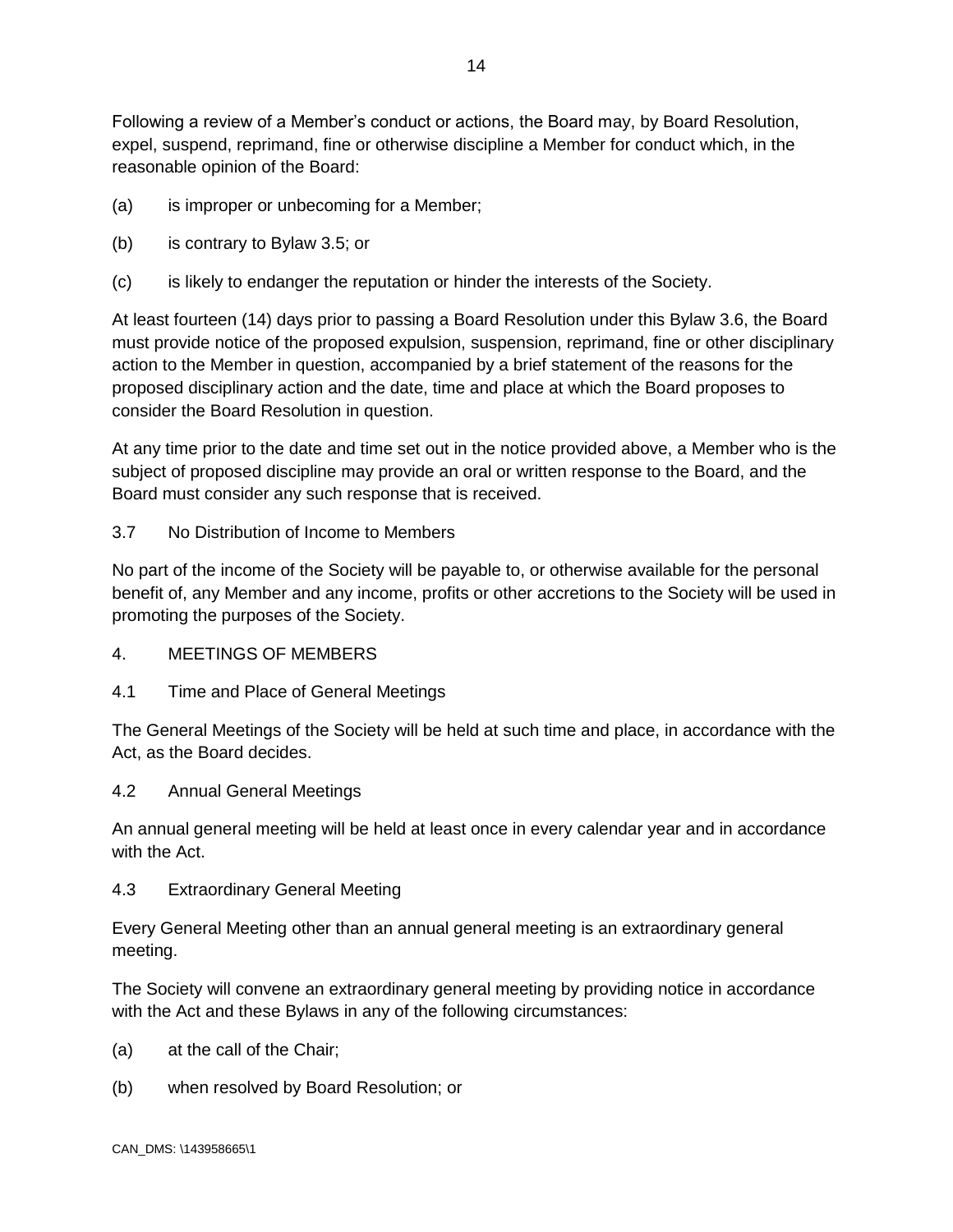- (c) when such a meeting is requisitioned by the Members in accordance with the Act.
- 4.4 General Meetings by Electronic Means

The Board may decide, in its discretion, to hold any General Meeting in whole or in part by Electronic Means.

When a General Meeting is to be conducted using Electronic Means, the Board must take reasonable steps to ensure that all participants are able to communicate and participate in the meeting adequately and, in particular, that remote participants are able to participate in a manner comparable to participants present in person, if any.

Persons participating by Electronic Means are deemed to be present at the General Meeting.

### 4.5 Notice of General Meeting

The Society will, in accordance with Bylaw 15.1, send notice of every General Meeting to:

- (a) each Member shown on the register of Members on the date the notice is sent; and
- (b) the auditor of the Society, if any is appointed,

not less than fourteen (14) days and not more than sixty (60) days prior to the date of the General Meeting.

No other Person is entitled to be given notice of a General Meeting.

The accidental omission to give notice of a General Meeting to a Member, or the non receipt of notice by a Member, does not invalidate proceedings at that meeting.

4.6 Contents of Notice

Notice of a General Meeting will specify the place, the day and the time of the meeting and will include the text of every Special Resolution to be proposed or considered at that meeting.

If the Board has decided to hold a General Meeting with participation by Electronic Means, the notice of that meeting must also contain instructions for attending and participating in the meeting by Electronic Means, including instructions for voting.

4.7 Attendance at General Meetings

Each Member, each Director and the Society's auditor, if any, are entitled to attend each General Meeting. In addition to the foregoing, the Board may also invite any other Person or Persons to attend a General Meeting as observers and guests. All observers and guests may only address the General Meeting assembly at the invitation of the Person presiding as chairperson, or by Ordinary Resolution.

4.8 Quorum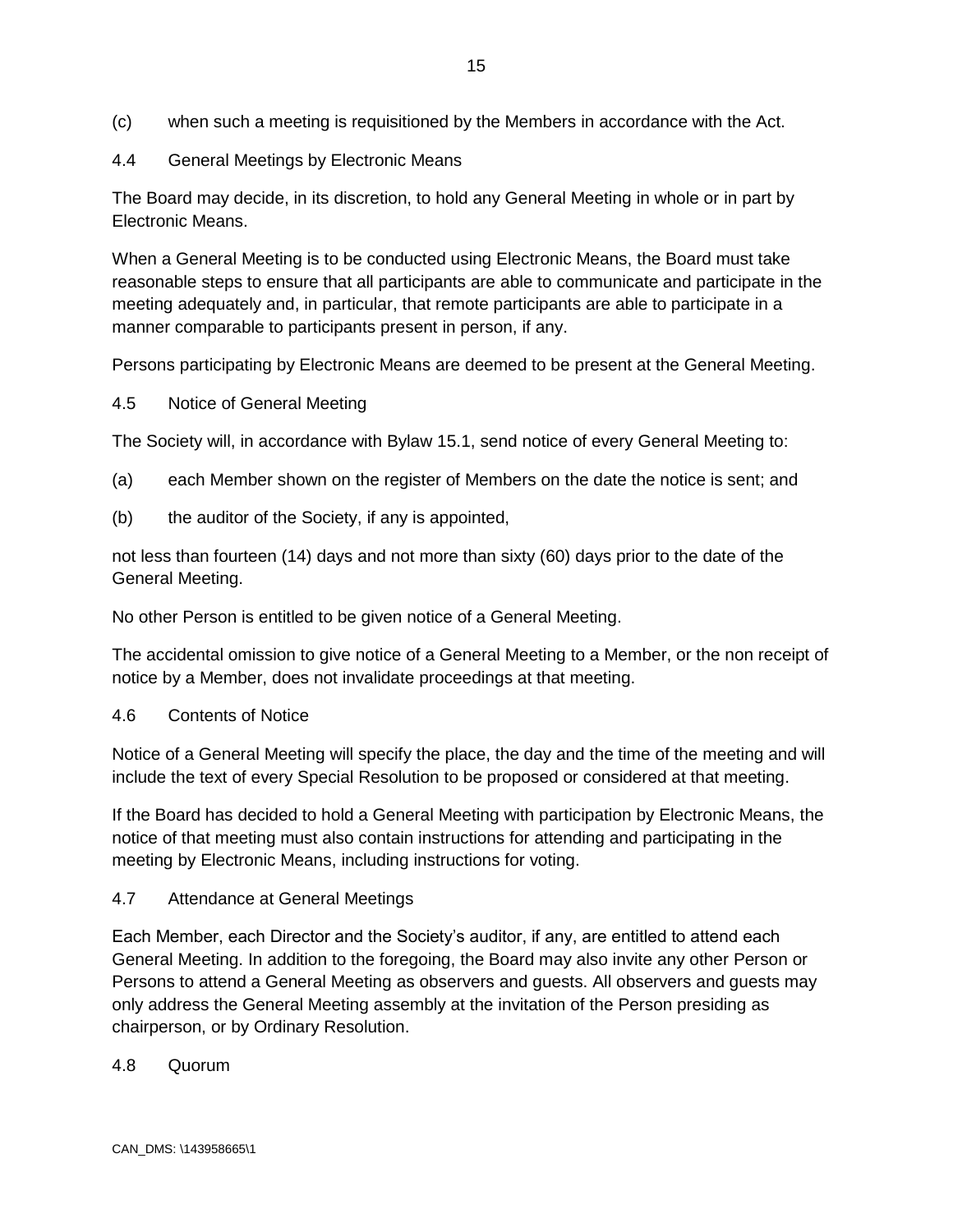A quorum at a General Meeting is three (3) Members in good standing on the date of the meeting.

No business, other than the election of a Person to chair the meeting and the adjournment or termination of the meeting, will be conducted at a General Meeting at a time when a quorum is not present. If at any time during a General Meeting there ceases to be a quorum present, business then in progress will be suspended until there is a quorum present or until the meeting is adjourned or terminated.

# 4.9 Lack of Quorum

If within thirty (30) minutes from the time appointed for a General Meeting a quorum is not present, the meeting, if convened on the requisition of Members, will be terminated, but in any other case it will stand adjourned to the next day, at the same time and place, and if at the adjourned meeting a quorum is not present within thirty (30) minutes from the time appointed for the meeting, the Members present will constitute a quorum and the meeting may proceed.

# 4.10 Chairperson at General Meetings

The Chair (or, in the absence or inability of the Chair, the Vice-Chair) will, subject to a Board Resolution appointing another Person, preside as chairperson at all General Meetings.

If at any General Meeting the Chair, Vice-Chair or such alternate Person appointed by a Board Resolution, if any, is not present within fifteen (15) minutes after the time appointed for the meeting, or subsequently wishes to step down as chairperson, the Directors present may select one of themselves to preside as chairperson at that meeting, or portion thereof.

# 4.11 Chairperson to Determine Procedure

In the event of any doubt, dispute or ambiguity in relation to procedural matters or parliamentary process at a General Meeting, the Person presiding as chairperson will have the authority to interpret and apply such rules of order as the meeting has adopted, if any, and determine matters in accordance with those rules, as well as the Act and these Bylaws.

# 4.12 Adjournment

A General Meeting may be adjourned from time to time and from place to place, but no business will be transacted at an adjourned meeting other than the business left unfinished at the meeting from which the adjournment took place.

It is not necessary to give notice of an adjournment or of the business to be transacted at an adjourned meeting except where a meeting is adjourned for more than fourteen (14) days, in which case notice of the adjourned meeting will be given as in the case of the original meeting.

# 5. **VOTING BY MEMBERS**

5.1 Ordinary Resolution Sufficient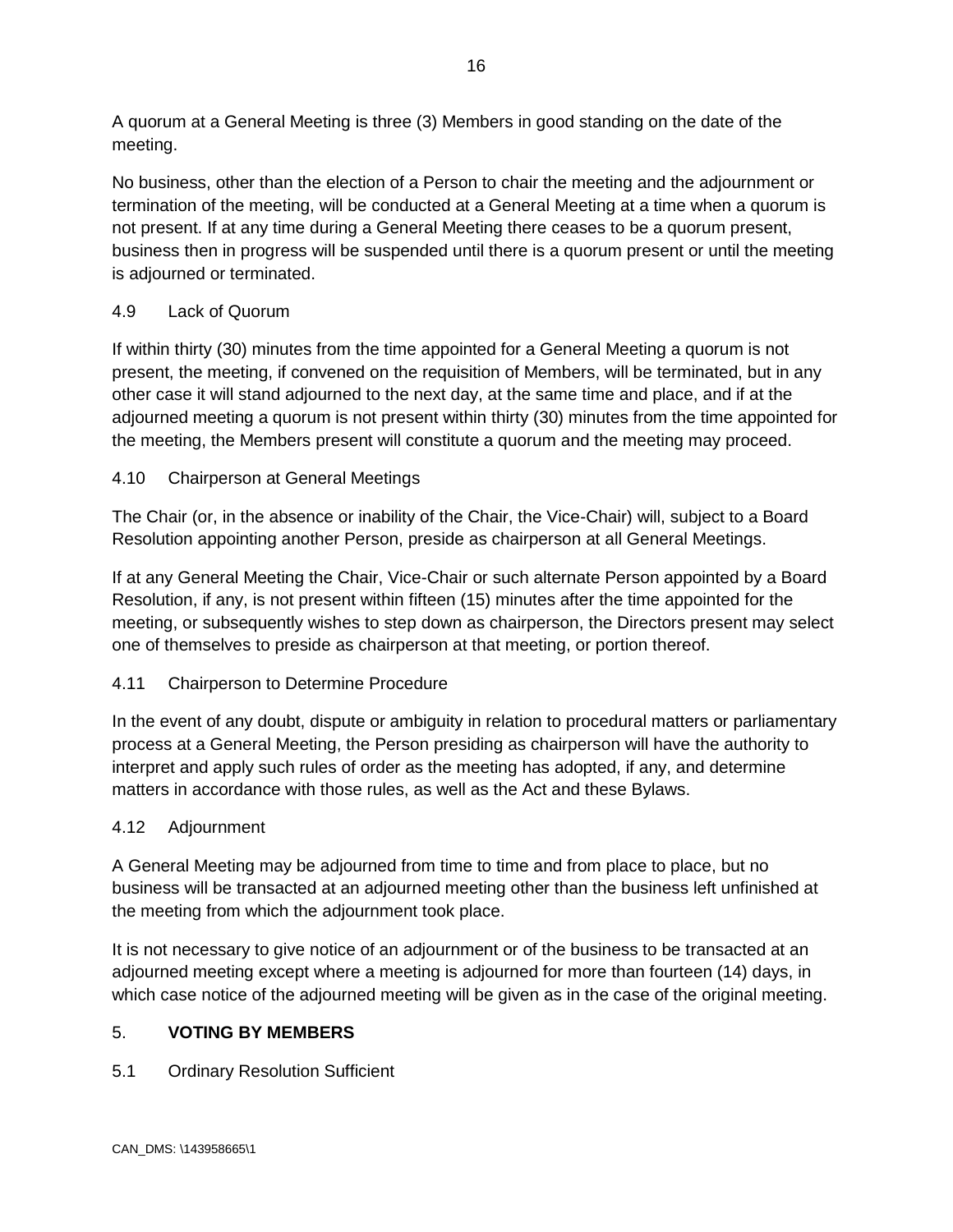Unless the Act, these Bylaws or adopted rules of order provide otherwise, every issue for determination by a vote of the Members will be decided by an Ordinary Resolution.

5.2 Entitlement to Vote

Each Member in good standing (including the chairperson of a General Meeting, where such Person is a Member in good standing) is entitled to one (1) vote on matters for determination by the Members. No other Person is entitled to vote on a matter for determination by the Members, whether at a General Meeting or otherwise.]

# 5.3 Voting Other than at General Meeting

The Board may, in its sole discretion, conduct a vote of the Members other than at a General Meeting, whether by mail-in ballot or Electronic Means, provided in each case that the Society provides each Member in good standing with notice of:

- (a) the text of the resolutions to be voted on;
- (b) the open and closing dates for casting a vote; and
- (c) instructions on how a Member may cast a vote.

### 5.4 Voting Methods

Voting by Members may occur by any one or more of the following methods, in the discretion of the Board:

- (a) by show of hands or voting cards;
- (b) by written ballot; or
- (c) by vote conducted by Electronic Means.

Where a vote is to be conducted by show of hands or voting cards, and prior to the question being put to a vote, a number of Members in good standing equal to not less than ten percent (10%) of the votes present may request a secret ballot, and where so requested the vote in question will then be conducted by written ballot or other means whereby the tallied votes can be presented anonymously in such a way that it is impossible for the assembly to discern how a given Member voted.

5.5 Voting by Proxy

Voting by proxy is not permitted.

### 6. **DIRECTORS**

6.1 Management of Property and Affairs

The Board will have the authority and responsibility to manage, or supervise the management of, the property and the affairs of the Society.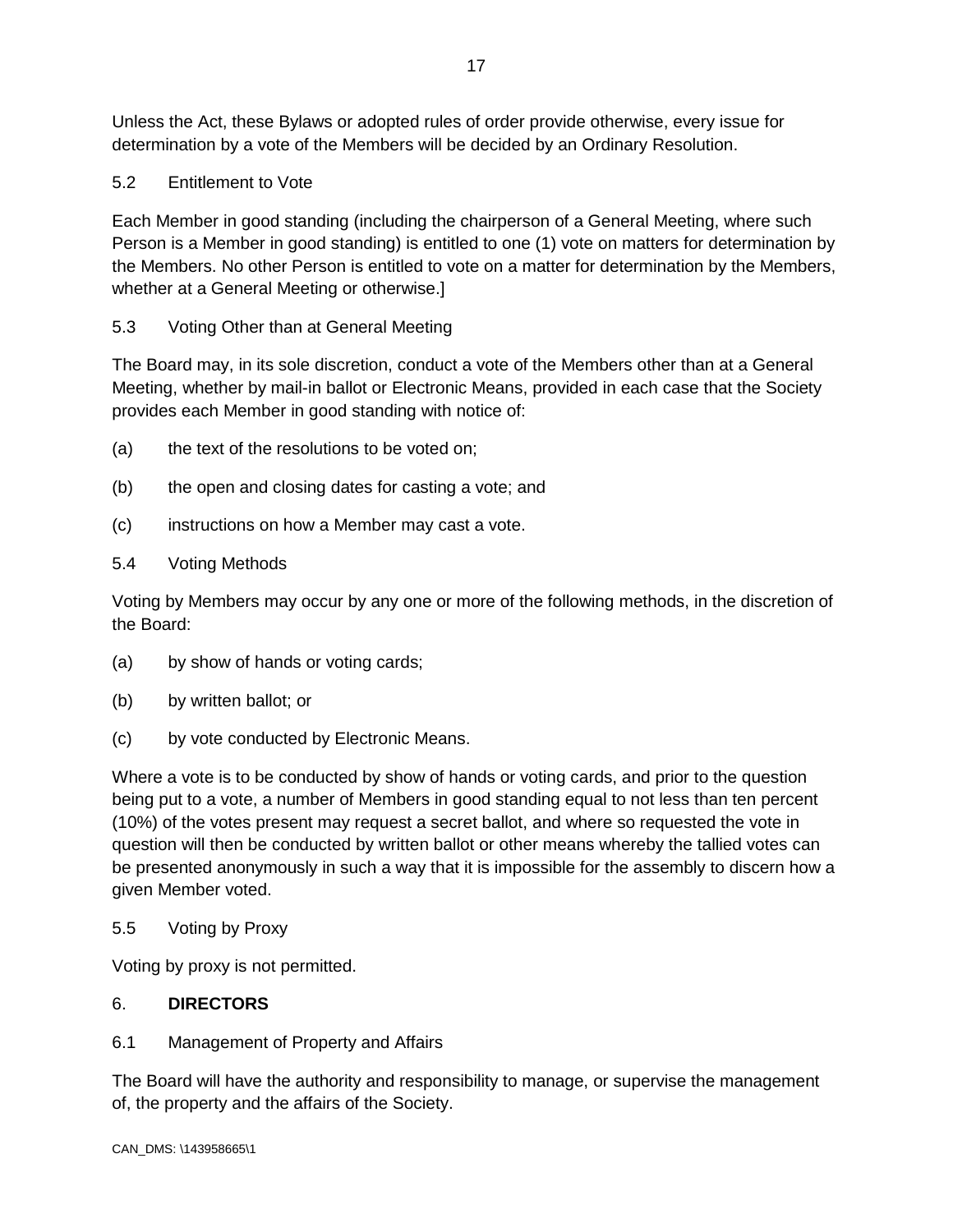#### 6.2 Qualifications of Directors

Pursuant to the Act, a Person may not be nominated, elected or appointed to serve (or continue to serve) as a Director if they:

(a) are less than eighteen (18) years of age;

(b) have been found by any court, in Canada or elsewhere, to be incapable of managing their own affairs;

(c) are an undischarged bankrupt;

(d) have been convicted of a prescribed offence within the prescribed period, for which no pardon has been granted, in accordance with the Act; or

(e) are an "ineligible individual" as defined by section 149.1(1) of the Income Tax Act (Canada).

In addition to the foregoing, a Person may not be nominated, elected or appointed to serve (or continue to serve) as a Director if they are not a Member (or the designated representative of an Organization that is a Member) in good standing for at least ninety (90) days prior to the date an election is held in accordance with these Bylaws.

#### 6.3 Composition of Board

The Board will be composed of a minimum of five (5) and a maximum of ten (10) Directors, each of whom will be elected or appointed in accordance with these Bylaws.

The Board may, by Board Resolution, set the number of Director positions within the foregoing range, provided that lowering the number does not affect the position or term of any incumbent Directors.

#### 6.4 Invalidation of Acts

No act or proceeding of the Board is invalid by reason only of there being fewer than the required number of Directors in office.

#### 6.5 Transition of Directors' Terms

Each Person who is a Director on the date these Bylaws come into force will continue as a Director for the remaining term to which they were elected, unless they otherwise cease to be a Director in accordance with these Bylaws.

Any previous terms served by Directors prior to these Bylaws coming into force will not be counted towards the term limits set out below.

6.6 Election of Directors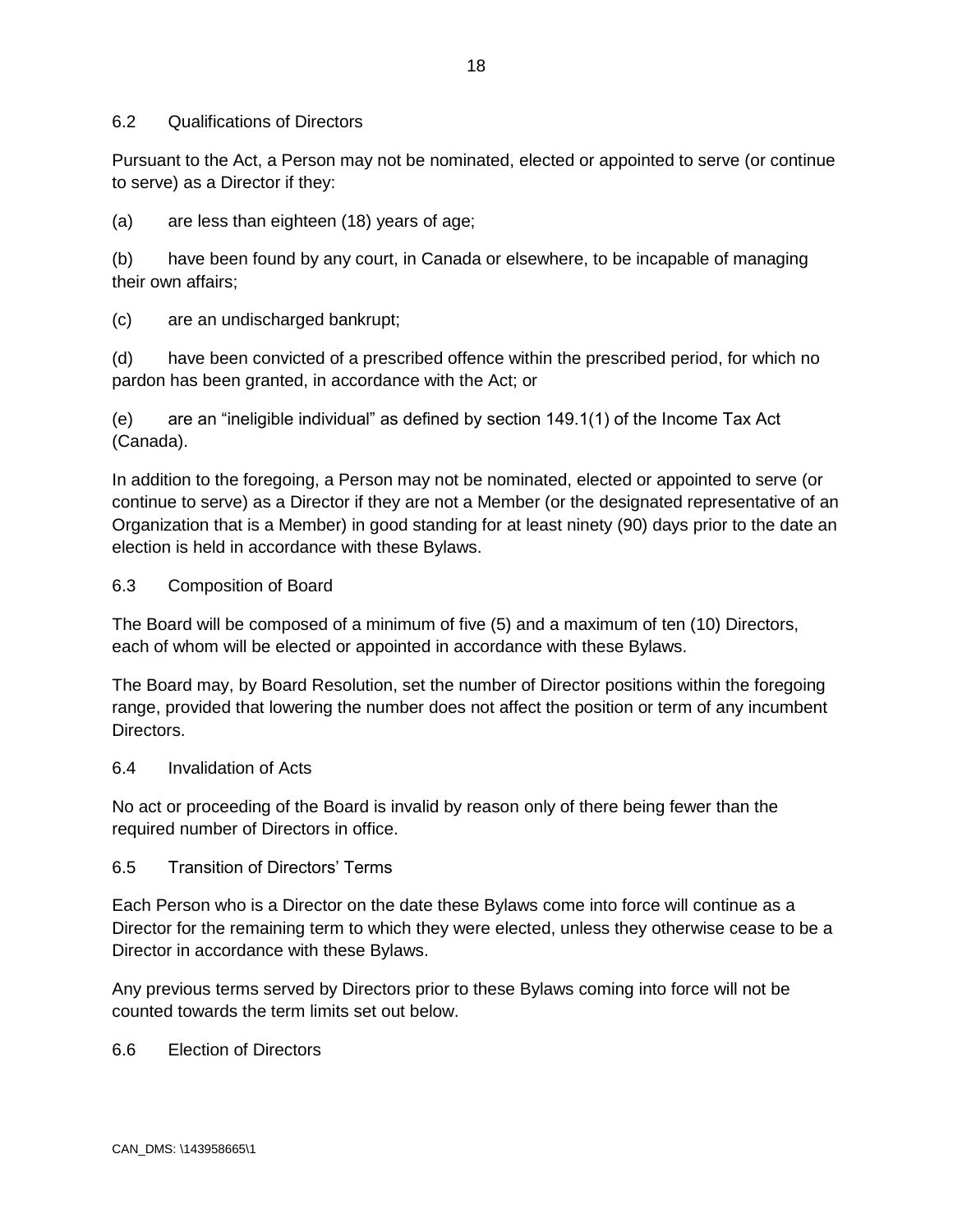Directors will normally be elected by the Members at a General Meeting and will take office commencing at the close of such meeting. To the extent possible, approximately half of all Director positions will be elected each year.

# 6.7 Term of Directors

The term of office of Directors will normally be three (3) years. However, the Board may by Board Resolution determine that some or all vacant Directors' positions will have a term of less than three (3) years, the length of such term to be determined by the Directors in their discretion.

For purposes of calculating the duration of a Director's term of office, the term will be deemed to commence at the close of the annual general meeting at which such Director was elected. If, however, the Director was elected at an extraordinary general meeting their term of office will be deemed to have commenced at the close of the annual general meeting next following such extraordinary general meeting.

# 6.8 Consecutive Terms and Term Limits

Directors may be elected for up to nine (9) consecutive years, by any combination of terms. A Person who has served as a Director for nine (9) consecutive years may not be re-elected for at least one (1) year following the expiry of their latest term.

# 6.9 Extension of Term to Maintain Minimum Number of Directors

Every Director serving a term of office will retire from office at the close of the annual general meeting in the year in which their term expires, provided that if insufficient successors are elected and the result is that the number of Directors would fall below five (5), the Person or Persons previously elected as Directors may, if they consent, continue to hold office, and the term of such Director or Directors is deemed to be extended, until such time as successor Directors are elected.

### 6.10 Appointment to fill Vacancy

If a Director ceases to hold office before the expiry of their term, the Board, by Board Resolution, may appoint a Member in good standing qualified in accordance with Bylaw 6.2 to fill the resulting vacancy.

The position occupied by an appointed replacement Director will become available for election at the next annual general meeting and each such appointed replacement Director will continue in office until the conclusion of the next annual general meeting unless they otherwise cease to be a Director in accordance with these Bylaws. The appointed replacement Director may run for the vacant position.

The period during which a Person serves as an appointed replacement Director does not count toward the term limits set out above.

### 6.11 Removal of Director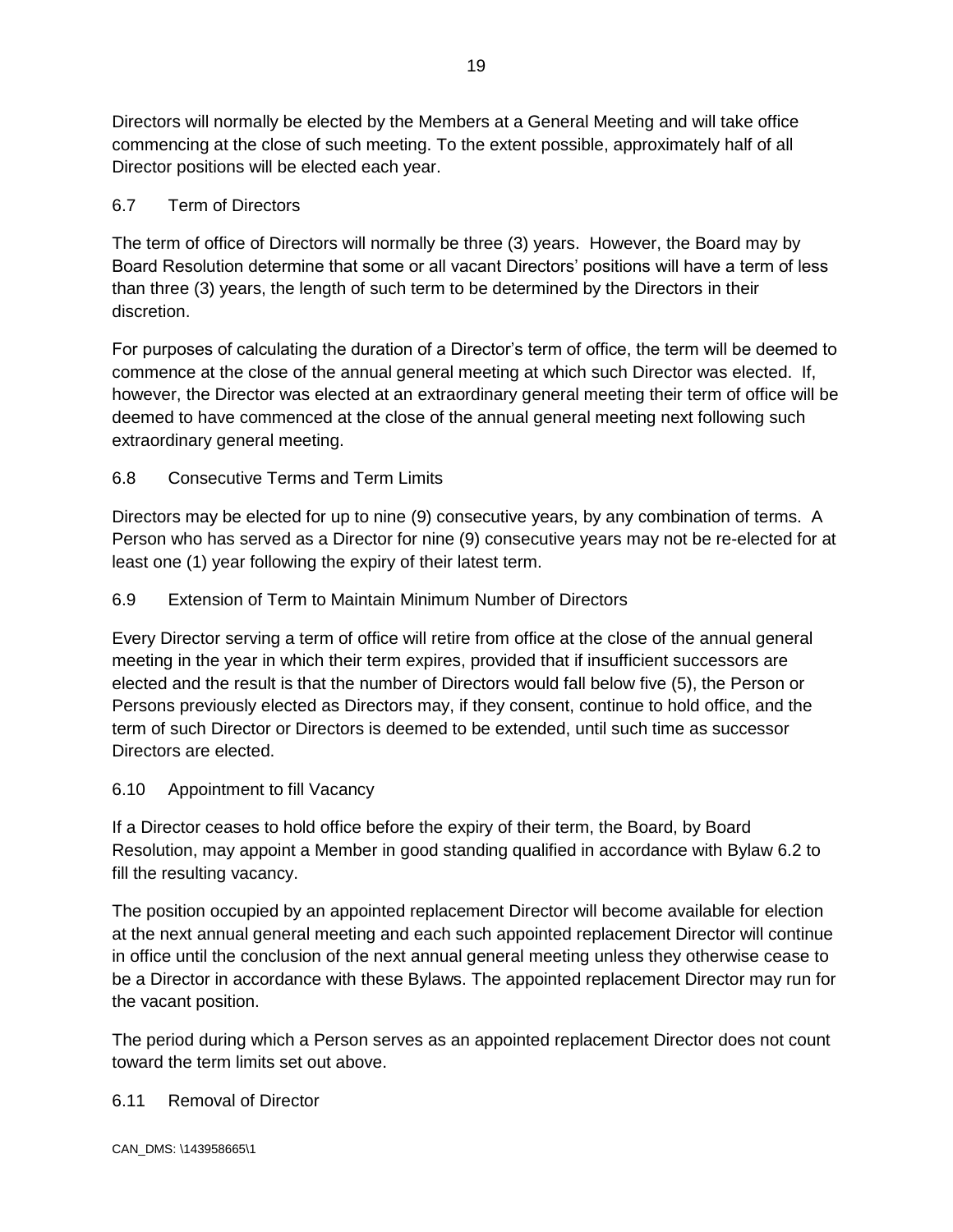A Director may be removed before the expiration of their term of office by either of the following methods:

- (a) by Special Resolution; or
- (b) by Board Resolution.

If by Special Resolution, the Members may elect a replacement Director by Ordinary Resolution to serve for the balance of the removed Director's term of office.

If by Board Resolution, the Director proposed for removal has a conflict of interest and may not vote on the Board Resolution, but is entitled to not less than seven (7) days' advance notice in writing of the proposed Board Resolution and to address the Board prior to the vote on the resolution.

6.12 Ceasing to be a Director

A Person will immediately cease to be a Director:

(a) upon the date which is the later of:

(1) the date of delivering their resignation in writing to the Chair or to the Address of the Society; and

(2) the effective date of the resignation stated therein;

(b) upon the expiry of the current term of office, unless re-elected or reappointed in accordance with these Bylaws;

(c) upon the date they are no longer qualified pursuant to Bylaw 6.2;

(d) upon the Director's removal in accordance with Bylaw 6.11; or

(e) upon the Director's death.

### 7. **NOMINATION AND ELECTION OF DIRECTORS**

7.1 Nomination of Directors

Nominations for election as a Director must be made in accordance with these Bylaws, and such policies and procedures as are established by the Board from time to time.

All nominations are subject to the following rules:

(a) a nomination must be made in writing, in a form established by the Society;

(b) a nominee must be a Member in good standing to be nominated and must remain in good standing in order to stand for election;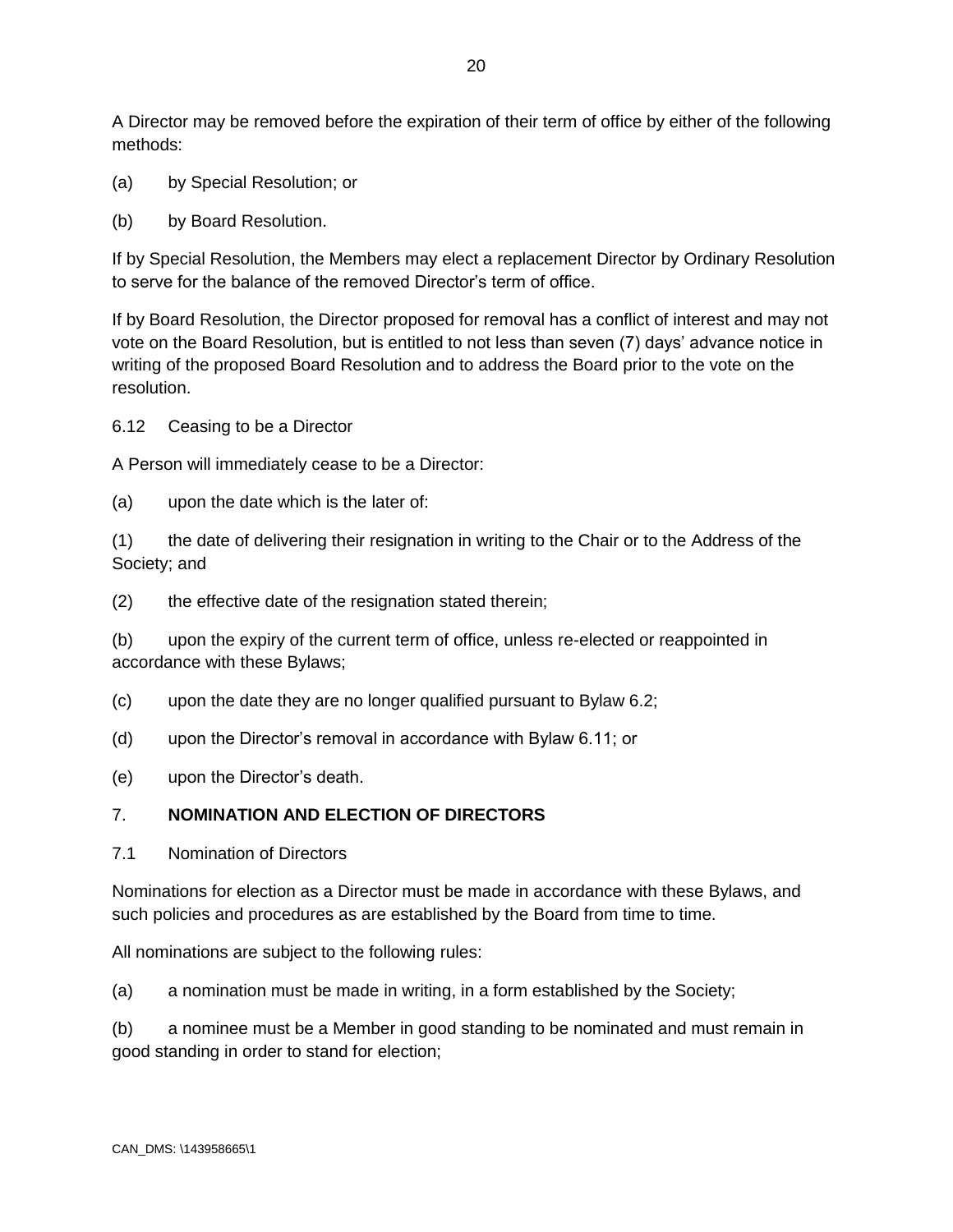(c) the nomination must be signed by the nominee and by one (1) other Member in good standing;

(d) a Member may not nominate more nominees than the number of Director positions available for election; and

(e) nominations must be submitted in advance of an election, in accordance with such deadlines as may be established by the Board. Nominations will not be permitted from the floor at a General Meeting.

# 7.2 Elections Generally

Directors will be elected by acclamation or by vote of the Members, in accordance with the applicable provisions of these Bylaws and such election policies and procedures as are established by the Board from time to time. Directors may be elected as a slate, where applicable.

7.3 Election at Annual General Meeting

The election of Directors will normally take place at, or prior to, the annual general meeting and Directors so elected will take office commencing at the close of such meeting.

### 7.4 Election by Acclamation

In elections where the number of eligible nominees at the close of the nomination period is equal to or less than the number of positions for Directors that will become vacant at the close of the next annual general meeting, then the eligible nominees are deemed to be elected by acclamation and no vote will be required.

### 7.5 Election by Secret Ballot

In elections where there are more eligible nominees than vacant positions for Directors at the close of the nomination period, election will be by secret ballot and the following rules apply:

(a) the secret ballot may be conducted by written ballot or Electronic Means, either at or prior to the annual general meeting, all at the discretion of the Board;

(b) ballots will be sent or otherwise made accessible to all Members in good standing;

(c) each ballot will include the name of each eligible nominee and the number of vacancies to be filled;

(d) no Member will vote for more Directors than the number of vacant positions. Any ballot will be deemed to be void if it records votes for more nominees than there are vacant positions;

(e) ballots will be counted following the close of the election period by scrutineers appointed by the Board;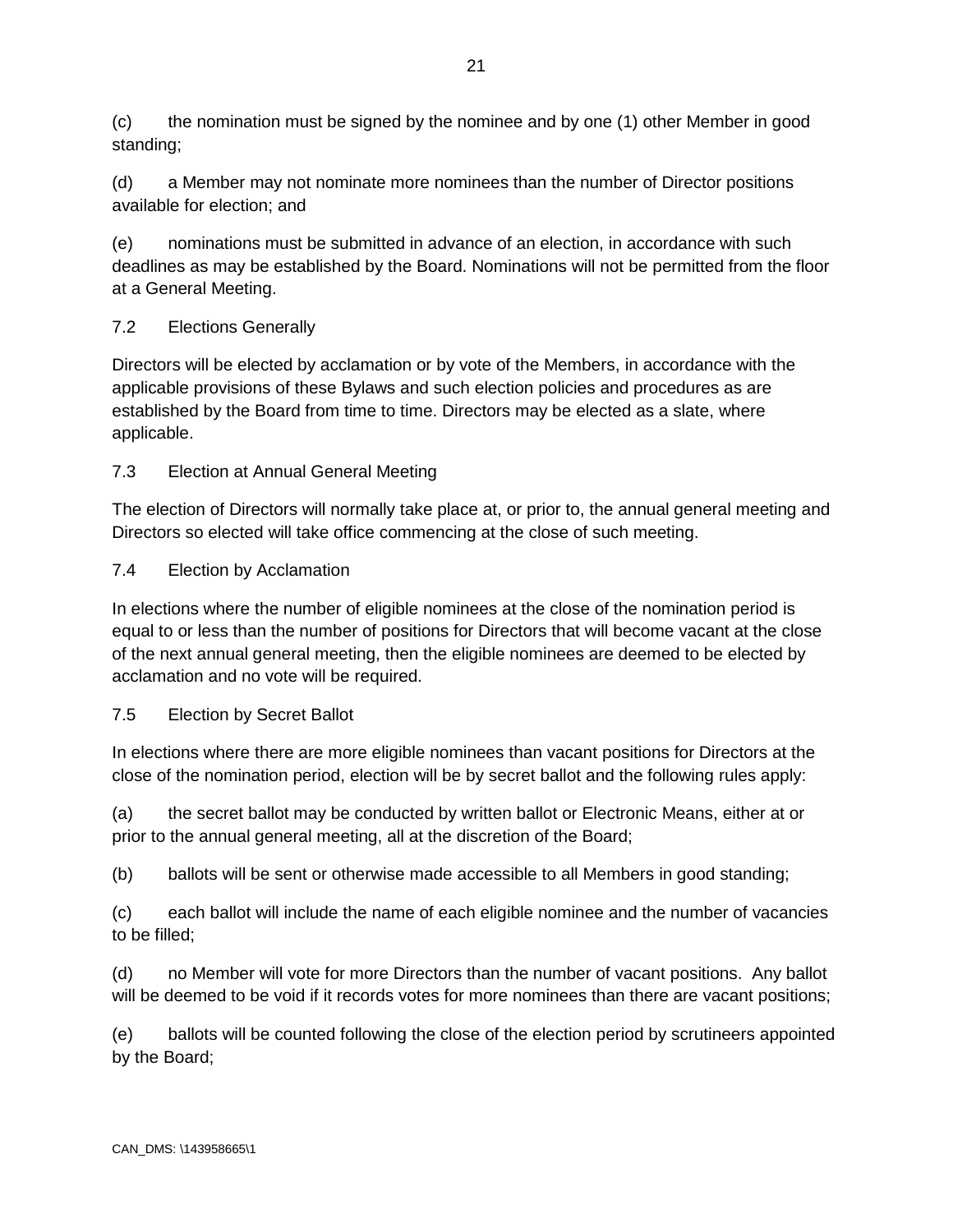(f) nominees will be deemed to be elected in order of those nominees receiving the most votes;

(g) in the event of a tie between two (2) or more eligible nominees for the final vacant position, the scrutineers will place one (1) ballot marked for each tied nominee into a suitable container and the Chair will draw one (1) ballot from the container at random, and the selected nominee will be elected to the final vacant position; and

(h) the results of an election by secret ballot will be announced to all Members following the counting of the ballots.

7.6 Nomination and Election Policies

The Board may establish, by Board Resolution from time to time, such additional policies and procedures related to the nomination and election of Directors as it determines necessary or prudent for the Society, provided that no such policy and procedure is valid to the extent that it is contrary to the Act or these Bylaws.

# 8. **POWERS AND RESPONSIBILITIES OF THE BOARD**

# 8.1 Powers of Directors

The Board may exercise all such powers and do all such acts and things as the Society may exercise and do, and which are not by these Bylaws or by statute or otherwise lawfully directed or required to be exercised or done by the Members in General Meeting, but nevertheless subject to the provisions of:

- (a) all laws affecting the Society; and
- (b) these Bylaws and the Constitution.
- 8.2 Duties of Directors

Pursuant to the Act, every Director will:

(a) act honestly and in good faith with a view to the best interests of the Society;

(b) exercise the care, diligence and skill that a reasonably prudent individual would exercise in comparable circumstances;

(c) act in accordance with the Act and the regulations thereunder; and

(d) subject to Bylaws 8.2(a) to 8.2(c), act in accordance with these Bylaws.

Without limiting Bylaws 8.2(a) to 8.2(d), a Director, when exercising the powers and performing the functions of a Director, must act with a view to the purposes of the Society.

8.3 Remuneration of Directors and Officers and Reimbursement of Expenses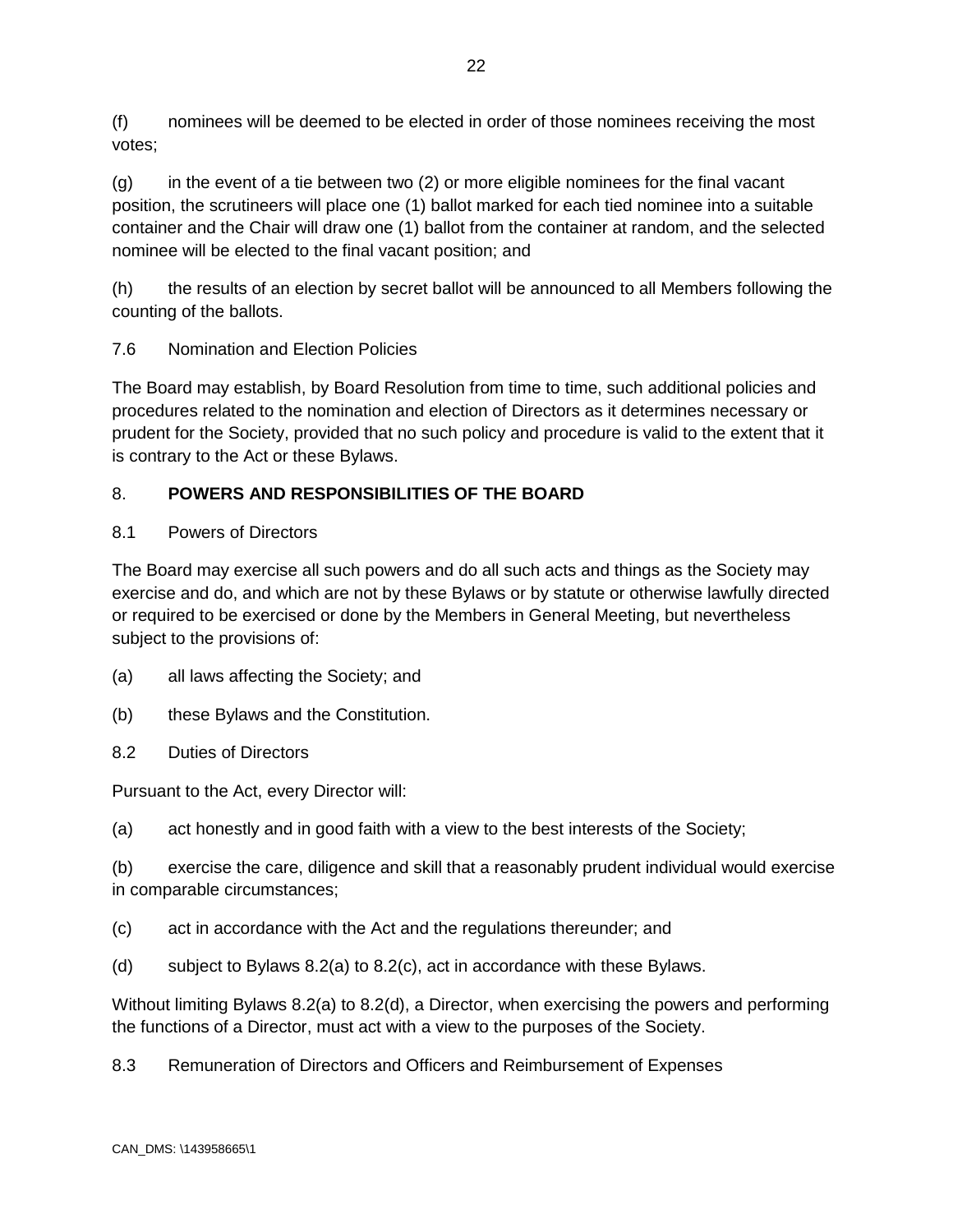A Director is not entitled to any remuneration for acting as a Director. However, a Director may be reimbursed for all expenses that they necessarily and reasonably incurred while engaged in the affairs of the Society, provided that all claims for reimbursement are in accordance with

# 8.4 Investment of Property and Standard of Care

If the Board is required to invest funds on behalf of the Society, the Board may invest the property of the Society in any form of property or security in which a prudent investor might invest. The standard of care required of the Directors is that they will exercise the care, skill, diligence and judgment that a prudent investor would exercise in making investments in light of the purposes and distribution requirements of the Society. The Board may establish further policies related to the investment of the Society's funds and property, provided that such policies are not contrary to the Act or these Bylaws.

The Directors may obtain advice with respect to the investment of the property of the Society and may rely on such advice if a prudent investor would rely upon the advice in comparable circumstances and may delegate to a stockbroker, investment dealer, or investment counsel the degree of authority with respect to the investment of the Society's property that a prudent investor might delegate in accordance with ordinary business practice.

### 9. **PROCEEDINGS OF THE BOARD**

### 9.1 Board Meetings

established policies.

Meetings of the Board may be held at any time and place determined by the Board.

#### 9.2 Notice of Board Meetings

Meetings of the Board may be held at any time and place determined by the Board provided that two (2) days' notice of such meeting will be sent to each Director.

However, no formal notice will be necessary if all Directors were present at the preceding meeting when the time and place of the meeting was decided or are present at the meeting or waive notice thereof in writing or give a prior verbal waiver to the Chair.

#### 9.3 Participation by Electronic Means

The Board may decide, in its discretion, to hold any meeting or meetings of the Board in whole or in part by Electronic Means.

#### 9.4 Quorum

Quorum for a meeting of the Board will be a majority of the current Directors.

#### 9.5 Director Conflict of Interest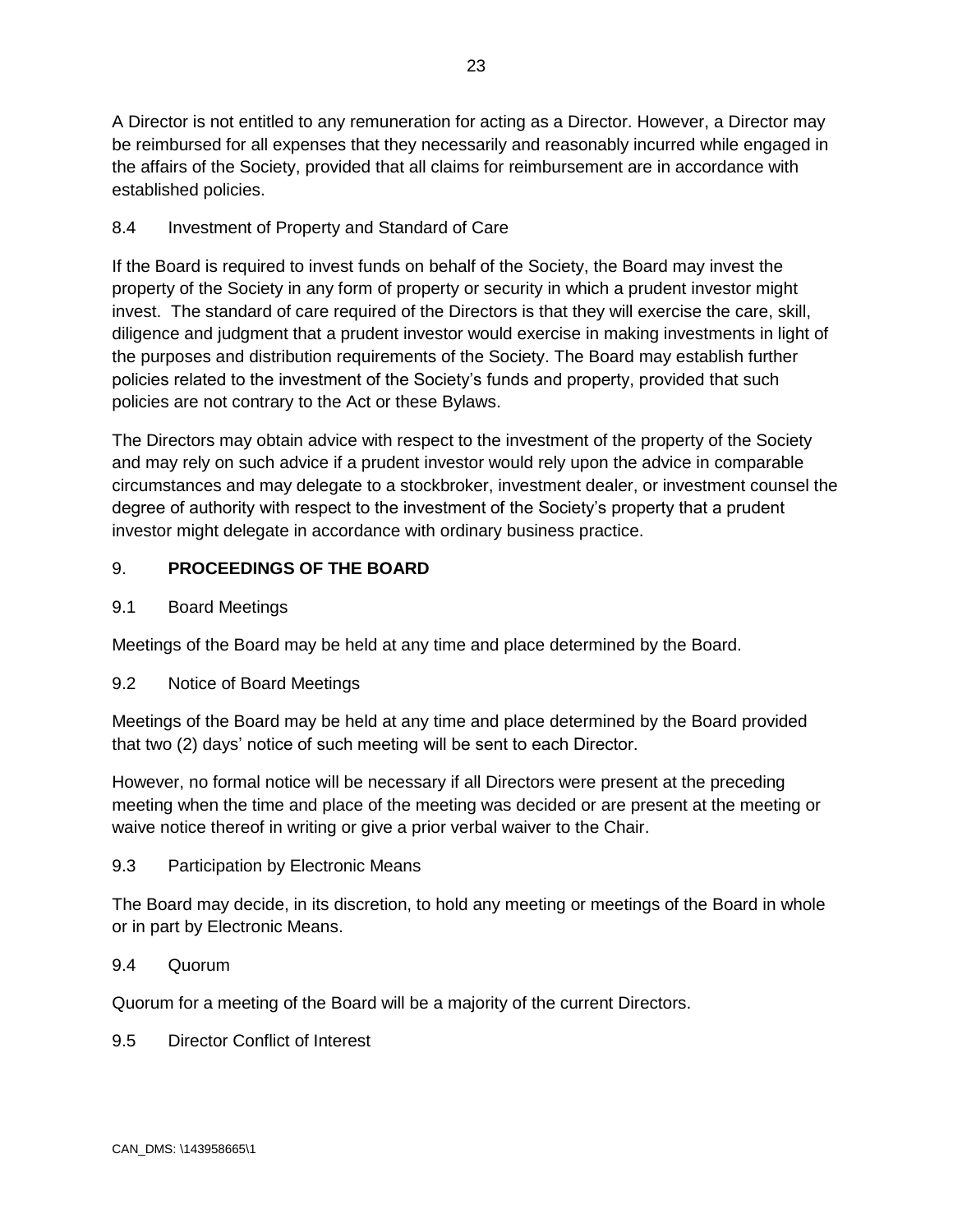A Director who has a direct or indirect material interest that is known or reasonably ought to have been known by the Director in a contract or transaction (whether existing or proposed) with the Society, or a matter for consideration by the Directors:

(a) will be counted in the quorum at a meeting of the Board at which the contract, transaction or matter is considered;

(b) will disclose fully and promptly the nature and extent of their interest in the contract, transaction or matter;

(c) is not entitled to vote on the contract, transaction or matter;

(d) will absent themselves from the meeting or portion thereof:

(1) at which the contract, transaction or matter is discussed, unless requested by the Board to remain to provide relevant information; and

(2) in any case, during the vote on the contract, transaction or matter; and

(e) refrain from any action intended to influence the discussion or vote.

The Board may establish further policies governing conflicts of interest of Directors and others, provided that such policies must not contradict the Act or these Bylaws.

9.6 Chair of Meetings

The Chair (or, in the absence or inability of the Chair, the Vice-Chair) will preside as chair at all meetings of the Board.

If at any meeting of the Board the Chair, Vice-Chair and such alternate Person appointed by a Board Resolution, if any, are not present within fifteen (15) minutes after the time appointed for the meeting or requests that they not chair that meeting or portion, the Directors present may choose one of their number to preside as chair at that meeting.

9.7 Entitlement to Vote

Subject to Bylaw 9.5, each Director is entitled to one (1) vote on all matters at a meeting of Board. No other Person is entitled to a vote at a meeting of the Board.

9.8 Procedure for Voting

Except where expressly provided for in these Bylaws, voting on matters at a meeting of the Board may occur by any one or more of the following mechanisms, in the discretion of the Chair:

- (a) by show of hands;
- (b) by written ballot;
- (c) by roll-call vote or poll; or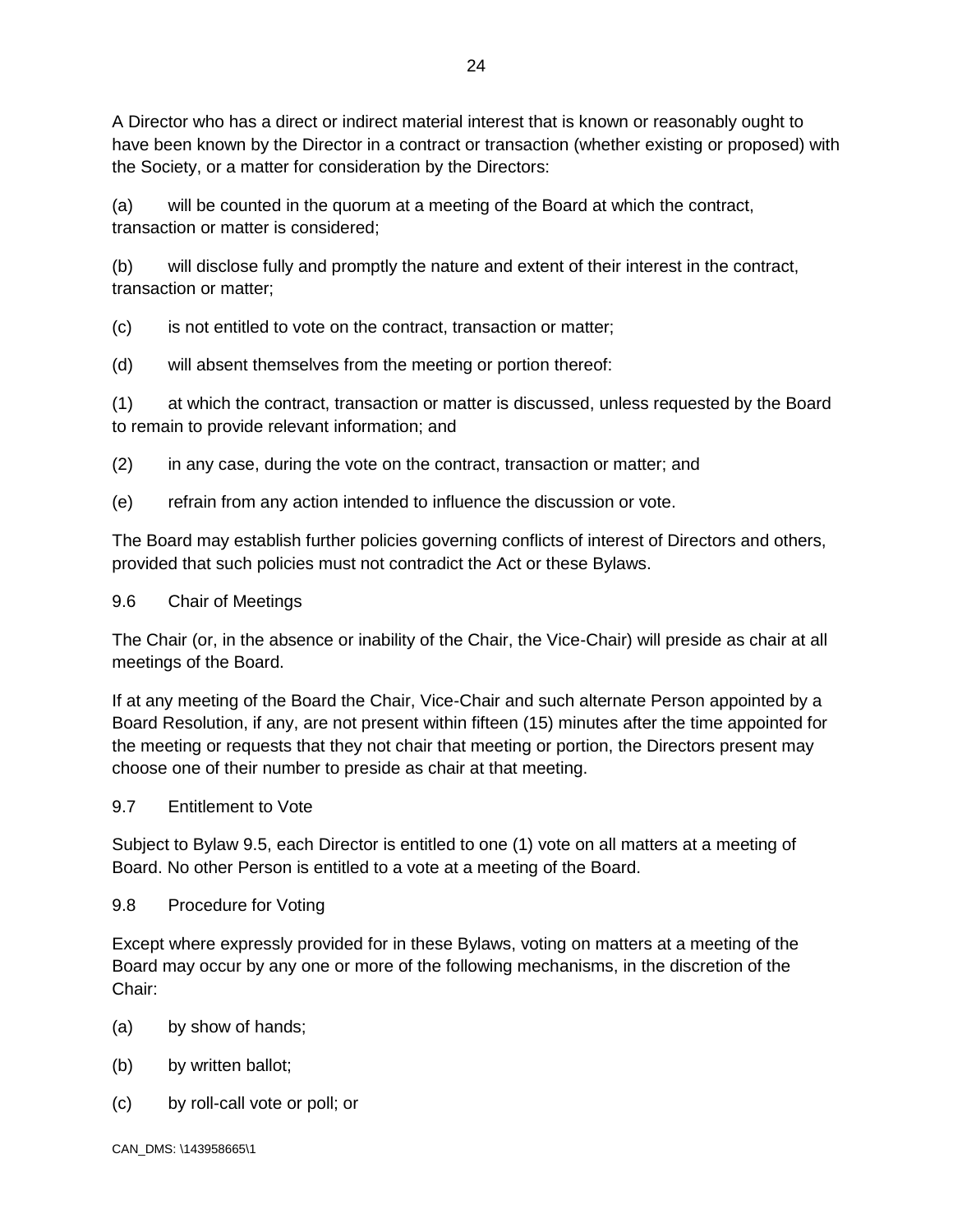#### (d) by Electronic Means.

On the request of any one (1) or more Directors, a vote will be conducted by written ballot or other means whereby the tallied votes can be presented anonymously, in such a way that it is impossible for the assembly to discern how a given Director voted.

### 9.9 Resolution in Writing

A Board Resolution may be in two or more counterparts which together will be deemed to constitute one resolution in writing. Such resolution will be filed with minutes of the proceedings of the Board and will be deemed to be passed on the date stated therein or, in the absence of such a date being stated, on the latest date stated on any counterpart.

#### 10. **OFFICERS**

#### 10.1 Officers

The officers of the Society are the Chair, Vice-Chair, and Treasurer, together with such other officers, if any, as the Board, in its discretion, may create. All officers must be Directors.

The Board may, by Board Resolution, create and remove such other officers of the Society as it deems necessary and determine the duties and responsibilities of all officers.

#### 10.2 Election of Officers

At the first meeting of the Board following each annual general meeting, the Board will elect the officers.

#### 10.3 Term of Officer

The term of office for each officer will be one (1) year, commencing on the date the Director is elected as an officer in accordance with Bylaw 10.2 and continuing until the first meeting of the Board held after the next following annual general meeting. A Director may be elected as an officer for consecutive terms.

10.4 Removal of Officers

A Person may be removed as an officer by Board Resolution.

10.5 Replacement

Should the Chair or any other officer for any reason be unable to complete their term, the Board will remove such officer from their office and will elect a replacement without delay.

10.6 Duties of Chair

The Chair will supervise the Board and the other officers in the execution of their duties and will preside at all General Meetings and meetings of the Board.

10.7 Duties of Vice-Chair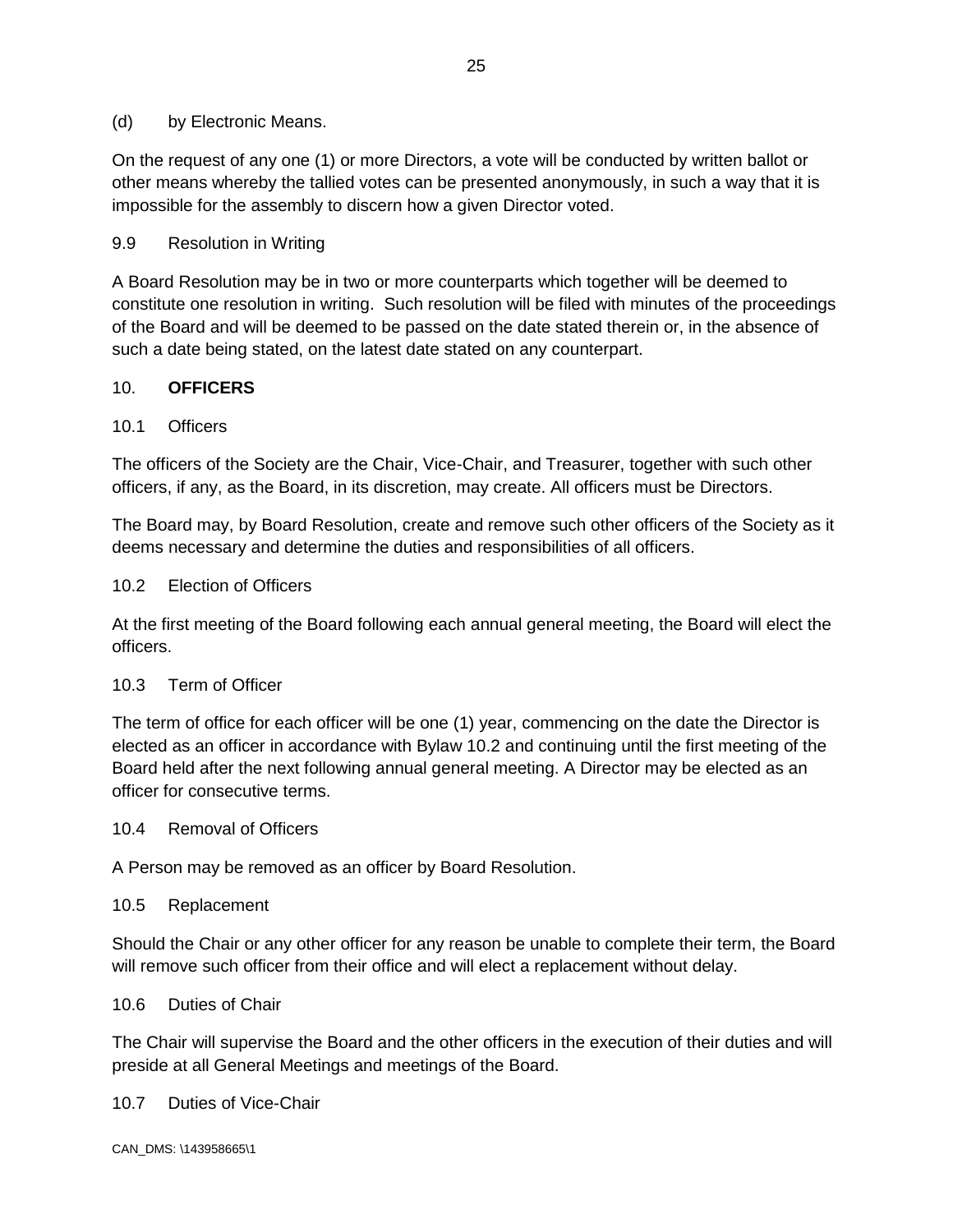The Vice-Chair will assist the Chair in the performance of their duties and will, in the absence of the Chair, perform those duties. The Vice-Chair will also perform such additional duties as may be assigned by the Board.

10.8 Duties of Treasurer

The Treasurer will be responsible for making the necessary arrangements for:

(a) the keeping of such financial records, reports and returns, including books of account, as are necessary to comply with the Act and the Income Tax Act;

(b) the rendering of financial statements to the Directors, Members and others, when required;

(c) the issuance of notices of meetings of the Society and the Board;

(d) the keeping of minutes of all meetings of the Society and the Board;

(e) the custody of all records and documents of the Society, except those required to be kept by the Treasurer;

(f) the maintenance of the register of Members; and

(g) the conduct of the correspondence of the Society.

For greater clarity, the Person serving as Treasurer may delegate any or all of the responsibilities set out above provided that they supervise and ensure that each such responsibility is completed.

#### 11. **INDEMNIFICATION**

#### 11.1 Indemnification of Directors and Eligible Parties

To the extent permitted by the Act, each Director and eligible party (as defined by the Act) will be indemnified by the Society against all costs, charges and expenses, including legal and other fees, actually and reasonably incurred in connection with any legal proceeding or investigative action, whether current, threatened, pending or completed, to which that Person by reason of their holding or having held authority within the Society:

(a) is or may be joined as a party to such legal proceeding or investigative action; or

(b) is or may be liable for or in respect of a judgment, penalty or fine awarded or imposed in, or an amount paid in settlement of, such legal proceeding or investigative action.

#### 11.2 Purchase of Insurance

The Society may purchase and maintain insurance for the benefit of any or all Directors, officers, employees or agents against personal liability incurred by any such Person as a Director, officer, employee or agent.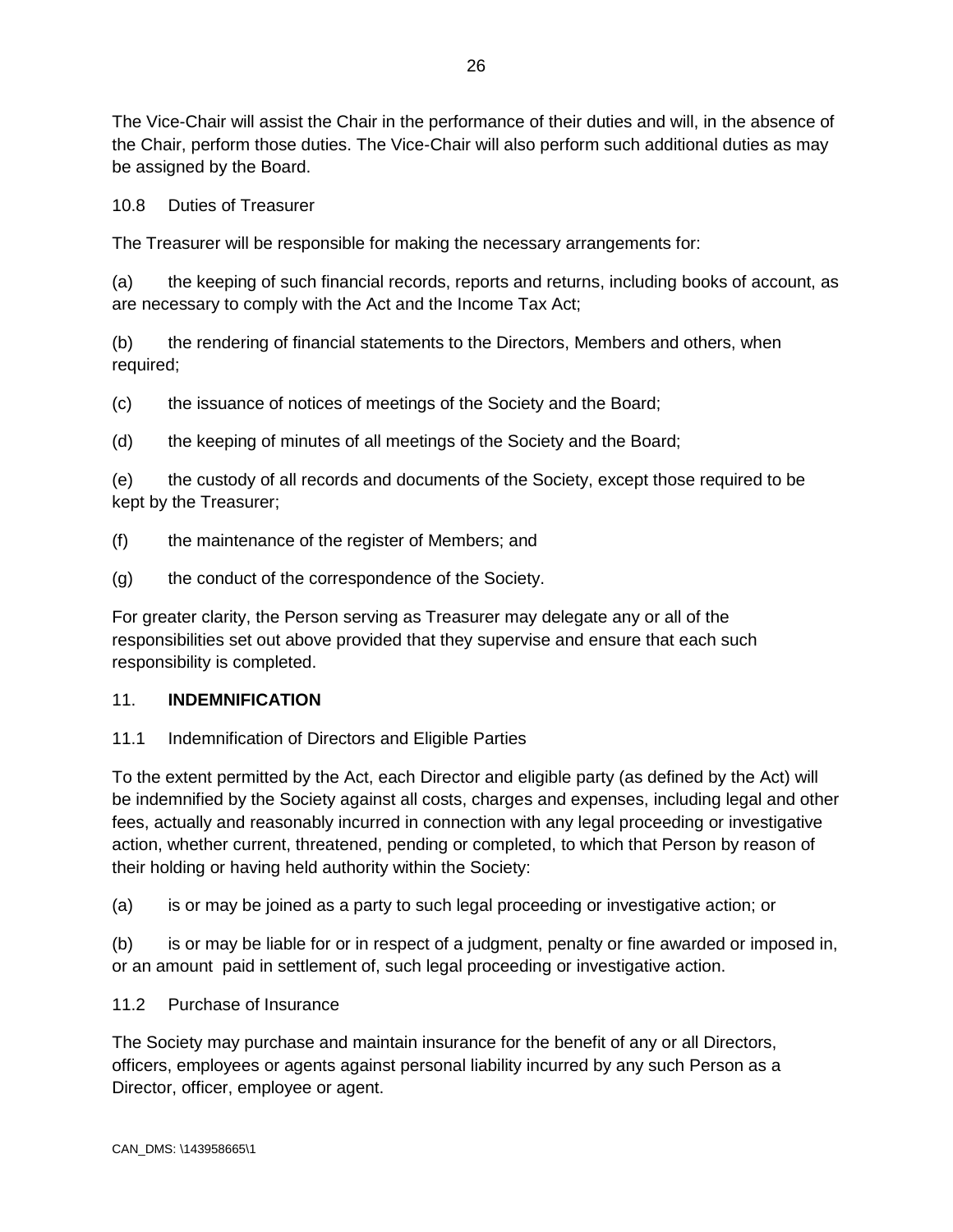### 12. **COMMITTEES**

### 12.1 Creation and Delegation to Committees

The Board may create such standing and special committees as may from time to time be required. Any such committee will limit its activities to the purpose or purposes for which it is appointed and will have no powers except those specifically conferred by Board Resolution.

The Board may delegate any, but not all, of its powers to committees which may be in whole or in part composed of Directors as it thinks fit.

### 12.2 Standing and Special Committees

Unless specifically designated as a standing committee, a committee is deemed to be a special committee and any special committee so created must be created for a specified time period.

A special committee will automatically be dissolved upon the earlier of the following:

- (a) the completion of the specified time period; or
- (b) the completion of the task for which it was created.
- 12.3 Terms of Reference

In the event the Board decides to create a committee, it must establish terms of reference for such committee. A committee, in the exercise of the powers delegated to it, will conform to any rules that may from time to time be imposed by the Board in the terms of reference or otherwise, and will report every act or thing done in exercise of those powers at the next meeting of the Board held after it has been done, or at such other time or times as the Board may determine.

#### 12.4 Meetings

The members of a committee may meet and adjourn as they think proper and meetings of the committees will be governed by the rules set out in these Bylaws governing proceedings of the Board, with the necessary changes having been made to ensure that the language makes sense in the context.

### 13. **EXECUTION OF INSTRUMENTS**

13.1 Execution of Instruments

Contracts, documents or instruments in writing requiring execution by the Society may be signed as follows:

- (a) by the Chair, together with one (1) other Director, or
- (b) in the event that the Chair is unavailable, by any two (2) Directors,

and all contracts, documents and instruments in writing so signed will be binding upon the Society without any further authorization or formality.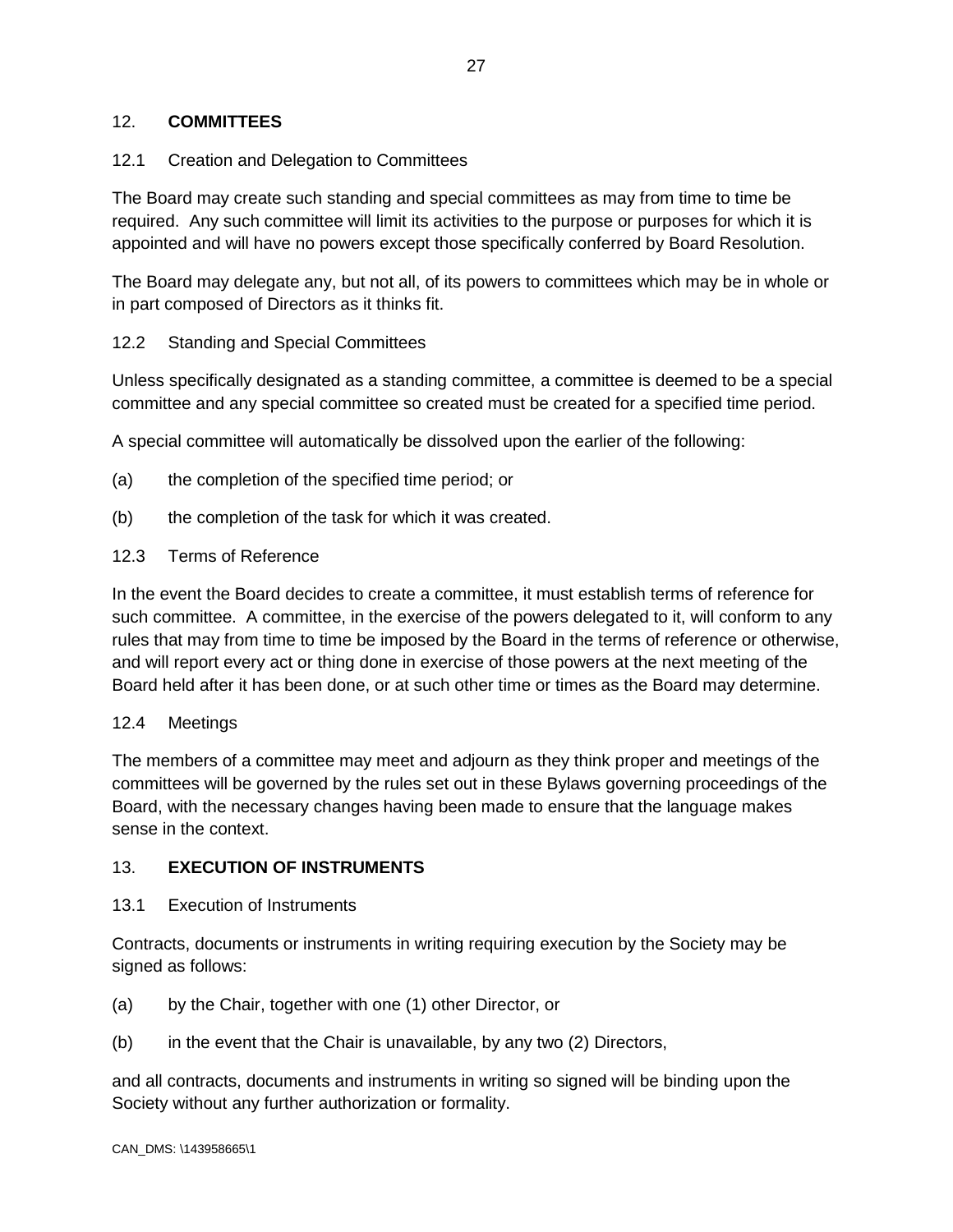The Board will have power from time to time by Board Resolution to appoint any officer or officers, or any Person or Persons, on behalf of the Society to sign contracts, documents and instruments in writing generally or to sign specific contracts, documents or instruments in writing.

The Society will not use a corporate seal for the purpose of executing documents.

# 14. **FINANCIAL MATTERS AND REPORTING**

# 14.1 Accounting Records

The Society will maintain such financial and accounting records and books of account as are required by the Act and applicable laws.

### 14.2 When Audit Required

The Society is not required by the Act to be audited . However, the Society will conduct an audit or review of its annual financial statements if:

(a) the Directors determine to conduct an audit or review engagement by Board Resolution; or

(b) the Members require the appointment of an auditor by Ordinary Resolution,

in which case the Society will appoint an auditor qualified in accordance with Part 9 of the Act and these Bylaws.

### 14.3 Appointment of Auditor at Annual General Meeting

If the Society determines to conduct an audit, an auditor will be appointed at an annual general meeting to hold office until such auditor is reappointed at a subsequent annual general meeting or a successor is appointed in accordance with the procedures set out in the Act or until the Society no longer wishes to appoint an auditor.

### 14.4 Auditor's Report

The auditor, if any, must prepare a report on the financial statements of the Society in accordance with the requirements of the Act and applicable law.

14.5 Participation in General Meetings

The auditor, if any, is entitled in respect of a General Meeting to:

- (a) receive every notice relating to a meeting to which a Member is entitled;
- (b) attend the meeting; and

(c) be heard at the meeting on any part of the business of the meeting that deals with the auditor's duties or function.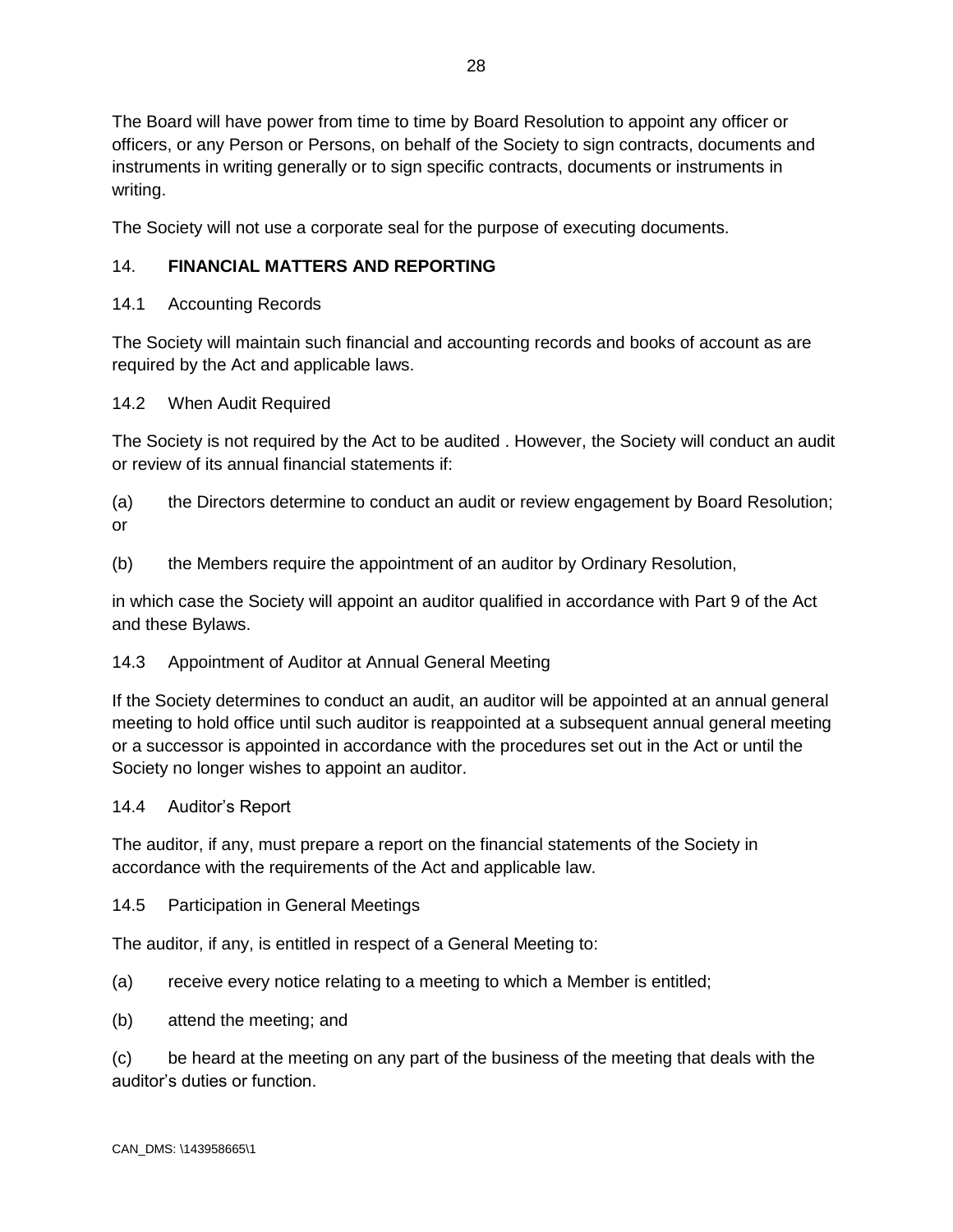An auditor who is present at a General Meeting at which the financial statements are considered must answer questions concerning those financial statements, the auditor's report, if any, and any other matter relating to the auditor's duties or function.

# 15. **NOTICE GENERALLY**

# 15.1 Method of Giving Notice

Except as otherwise provided in these Bylaws, a notice may be given to a Member or a Director either personally, by delivery, courier or by mail posted to their Registered Address, or, where a Member or Director has provided a fax number or e-mail address, by fax or e-mail, respectively.

# 15.2 When Notice Deemed to have been Received

A notice sent by mail will be deemed to have been given on the day following that on which the notice was posted. In proving that notice has been given, it is sufficient to prove the notice was properly addressed and put in a Canadian Government post office receptacle with adequate postage affixed, provided that if, between the time of posting and the deemed giving of the notice, a mail strike or other labour dispute which might reasonably be expected to delay the delivery of such notice by the mails occurs, then such notice will only be effective when actually received.

Any notice delivered personally, by delivery or courier, facsimile, or electronic mail will be deemed to have been given on the day it was so delivered or sent.

# 15.3 Days to be Counted in Notice

If a number of days' notice or a notice extending over any other period is required to be given, the day the notice is given or deemed to have been given and the day on which the event for which notice is given will not be counted in the number of days required.

# 16. **MISCELLANEOUS**

### 16.1 Dissolution

Upon the winding-up or dissolution of the Society, any funds and property remaining after the payment of all costs, charges and expenses properly incurred in the winding-up or dissolution, including the remuneration of the liquidator, and the payment to employees of the Society of any arrears of salaries or wages, and after payment of any debts of the Society, will be distributed to such "qualified donees" as defined by the Income Tax Act as are designated by the Board. Any funds or property remaining received for specific purposes will, wherever possible, be distributed to "qualified donees" carrying on work of a similar nature to such specific purposes.

# 16.2 Inspection of Documents and Records

The documents and records of the Society, including the financial and accounting records and the minutes of General Meetings, committee meetings and meetings of the Board, will be open to the inspection of any Director at reasonable times and on reasonable notice.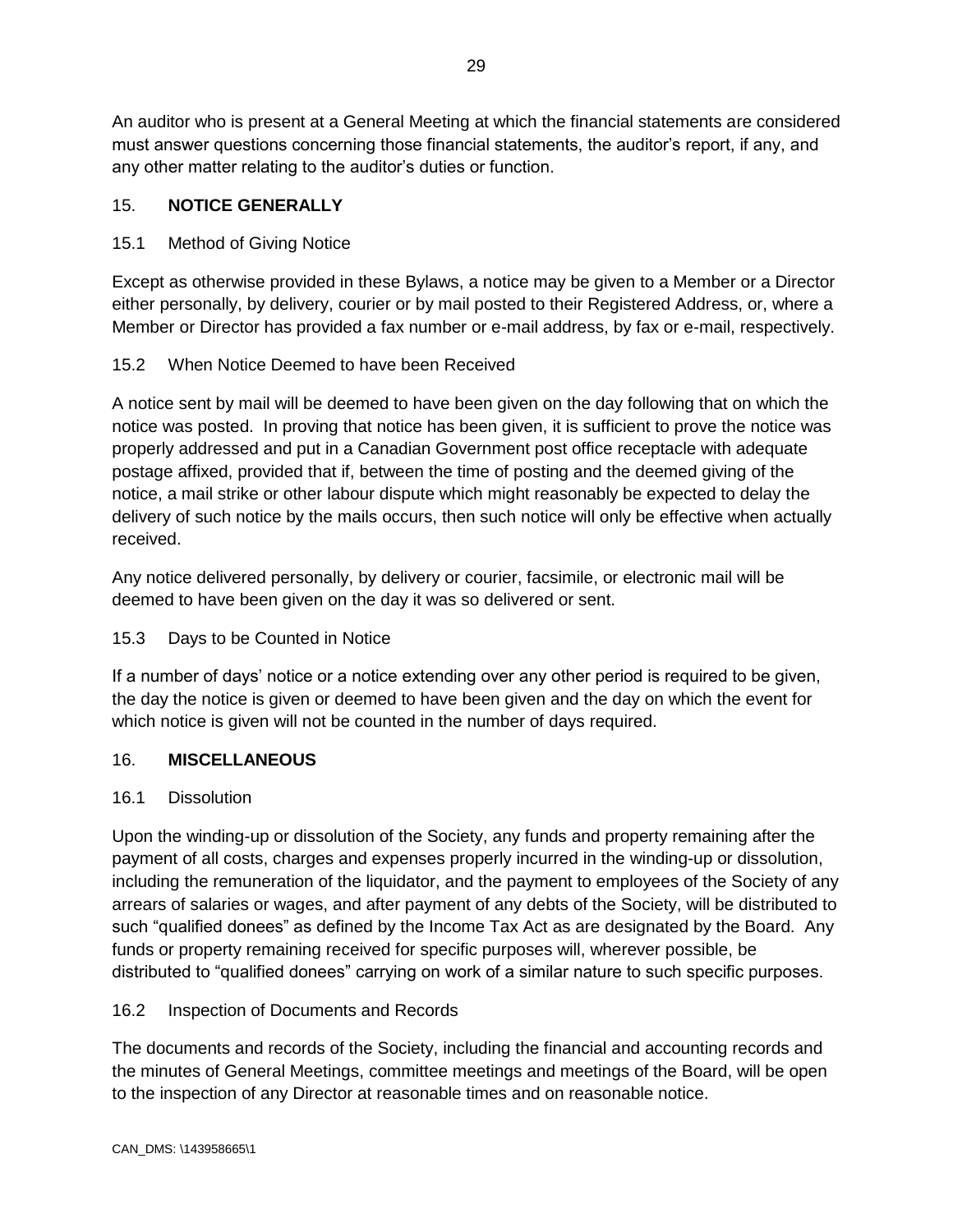A Member in good standing is entitled, upon providing not less than fourteen (14) days' notice in writing to the Society, to inspect any of the following documents and records of the Society at the Address of the Society during the Society's normal business hours:

(a) the Constitution and these Bylaws, and any amendments thereto;

(b) the statement of directors and registered office of the Society;

(c) minutes of any General Meeting, including the text of each resolution passed at the meeting;

(d) resolutions of the Members in writing, if any;

(e) annual financial statements relating to a past fiscal year that have been received by the Members in a General Meeting;

(f) the register of Directors;

(g) the register of Members;

(h) the Society's certificate of incorporation, and any other certificates, confirmations or records furnished to the Society by the Registrar;

(i) copies of orders made by a court, tribunal or government body in respect of the Society;

(j) the written consents of Directors to act as such and the written resignations of Directors; and

(k) the disclosure of a Director or of a senior manager regarding a conflict of interest.

Except as expressly provided by statute or at law, a Member will not be entitled or have the right to inspect any other document or record of the Society. However, subject to such policies as the Board may establish, a Member in good standing may request, in writing delivered to the Address of the Society, to inspect any other document or record of the Society and the Board may allow the Member to inspect the document or a copy thereof, in whole or in part and subject to such redaction as the Board deems necessary, all in the Board's sole discretion.

Copies of documents which a Member is allowed to inspect may be provided on request by the Member for a fee to be determined by the Board, provided such fee does not exceed the limits prescribed in the Act.

#### 17. **BYLAWS**

17.1 Entitlement of Members to copy of Constitution and Bylaws

On being admitted to membership, each Member is entitled to, and upon request the Society will provide them with, access to a copy of the Constitution and these Bylaws.

17.2 Special Resolution required to Alter Bylaws